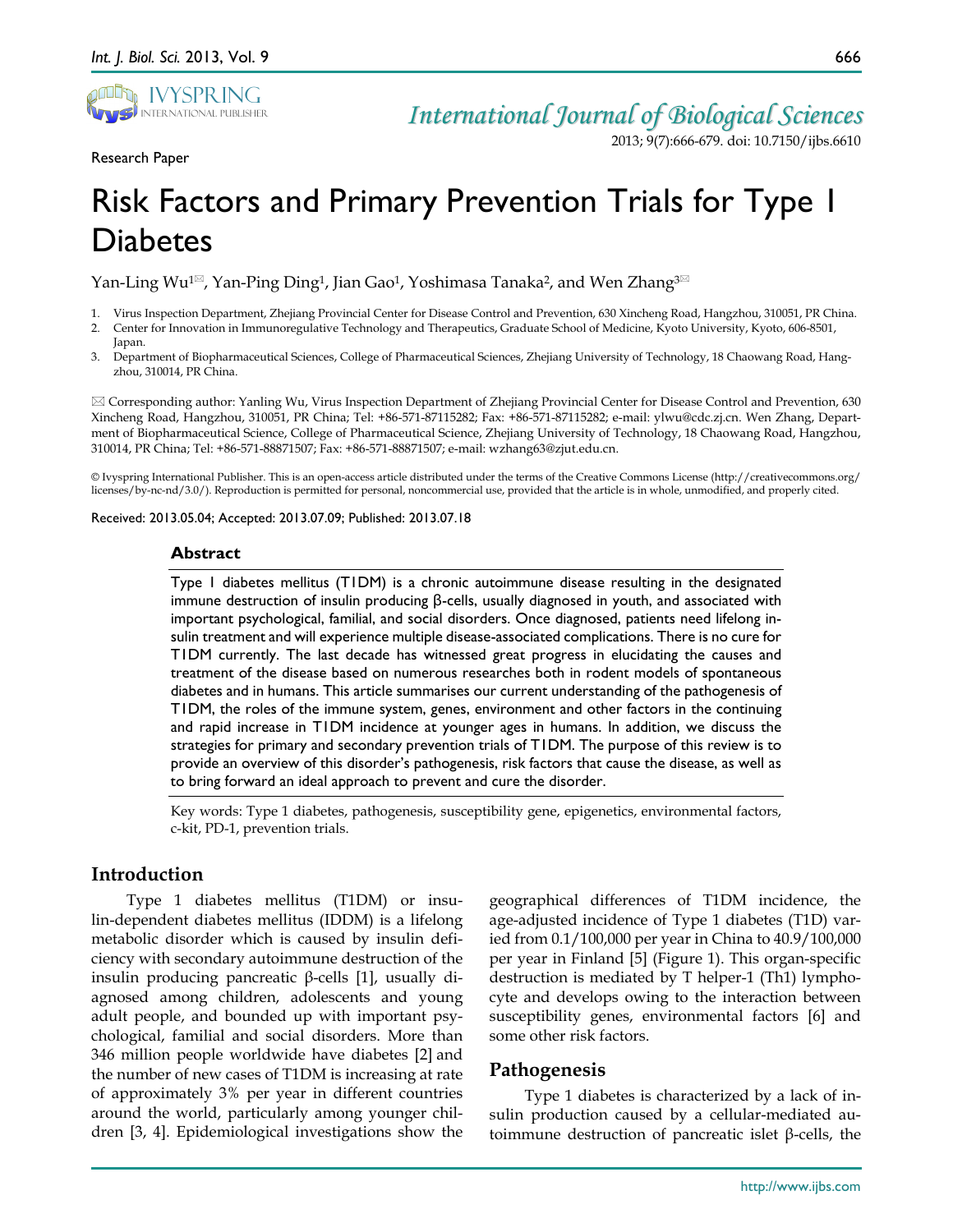only cells in the body for a crucial hormone insulin production. The β-cells function as a glucose sensor, playing vital roles in detecting glucose and releasing insulin to maintain physiologic glucose levels within a relatively narrow range. They thus make up much more than just an insulin factory. Once these cells are destroyed, blood-glucose control is lost, resulting in acute conditions such as ketoacidosis [7] and secondary complications (e.g. heart disease, blindness and kidney failure). The autoimmune destruction is irreversible, and the disease is incurable.

Biomarkers of the immune destruction of the β-cells include autoantibodies to islet cells, glutamic acid decarboxylase (GADA), insulin (IAA), the tyrosine phosphatases IA-2 and IA-2β, and zinc transporter 8 (ZnT8A). 85–90% of the newly diagnosed T1D patients are positive for one or more of these autoantibodies, but the proportion depends on patient's age, the number and quality of the assays used, and ethnicity. A small number of T1D patients may be negative for all islet autoantibodies at diagnosis, despite presence before or after diagnosis [8].

In this form of diabetes, the rate of β-cell destruction is rapid in infants and children, and slow in adolescents and adults with lower-risk human leukocyte antigen (HLA) genotypes. Some patients may exhibit ketoacidosis as the first manifestation of the disease. Others show modest hyperglycemia that can rapidly decompensate when faced with infection or other stress. A portion of adult patients may exhibit residual β-cell functions sufficient to prevent ketoacidosis for several years, but eventually need insulin for survival and are at risk for ketoacidosis. No or little insulin is produced at the later stage of the disease, as manifested by low or undetectable levels of plasma C-peptide.

Multiple genes within the major histocompatibility complex (MHC) were recognized over the last two decades as the dominant loci associated with disease in both the no obese diabetic (NOD) model and human disease. MHC is grouped into the class I, II and III regions, and each contains groups of genes with specific functions. The MHC class I and MHC class II genes encode human leukocyte antigens (HLAs), which are proteins that exist on the cell surface and define the tissue type of individuals and play a significant role in the antigen presentation. Proteins inside the cell can function as peptide antigens by MHC proteins when they are broken into short fragments. This will contributes to the immune system to distinguish normal (self) antigens from those that are foreign and potentially dangerous. MHC class III genes encode some components of the complement system, a collection of soluble proteins exist in the blood that target foreign cells and break open their membranes. In both humans and NOD mice, T1DM arises as a complex polygenic trait, and the strongest genetic link with disease susceptibility is certain major MHC class II alleles [9]. NOD mice express only a single unique MHC class II molecule [10] designated I-Ag  $g^7$ , which is the primary gene conferring diabetes susceptibility.



**Fig 1.** Age-standardized incidence of type 1 diabetes in children under 14-year-old worldwide. Adapted from The DIAMOND Project Group (2006) [5].

#### **Risk genetic loci**

There are at least 20 regions of the genome provisionally assigned as the factors predisposing to T1DM. The genes at the HLA locus on human chromosome 6 play a critical role in helping the immune system to discriminate between 'self' (such as the beta cells of the pancreas) and non-self (such as bacteria and viruses). Inheriting certain HLA alleles increases the probability that immune cells will attack the body's own beta cells, thereby predisposing to type 1 diabetes. Within the HLA region, the genes are di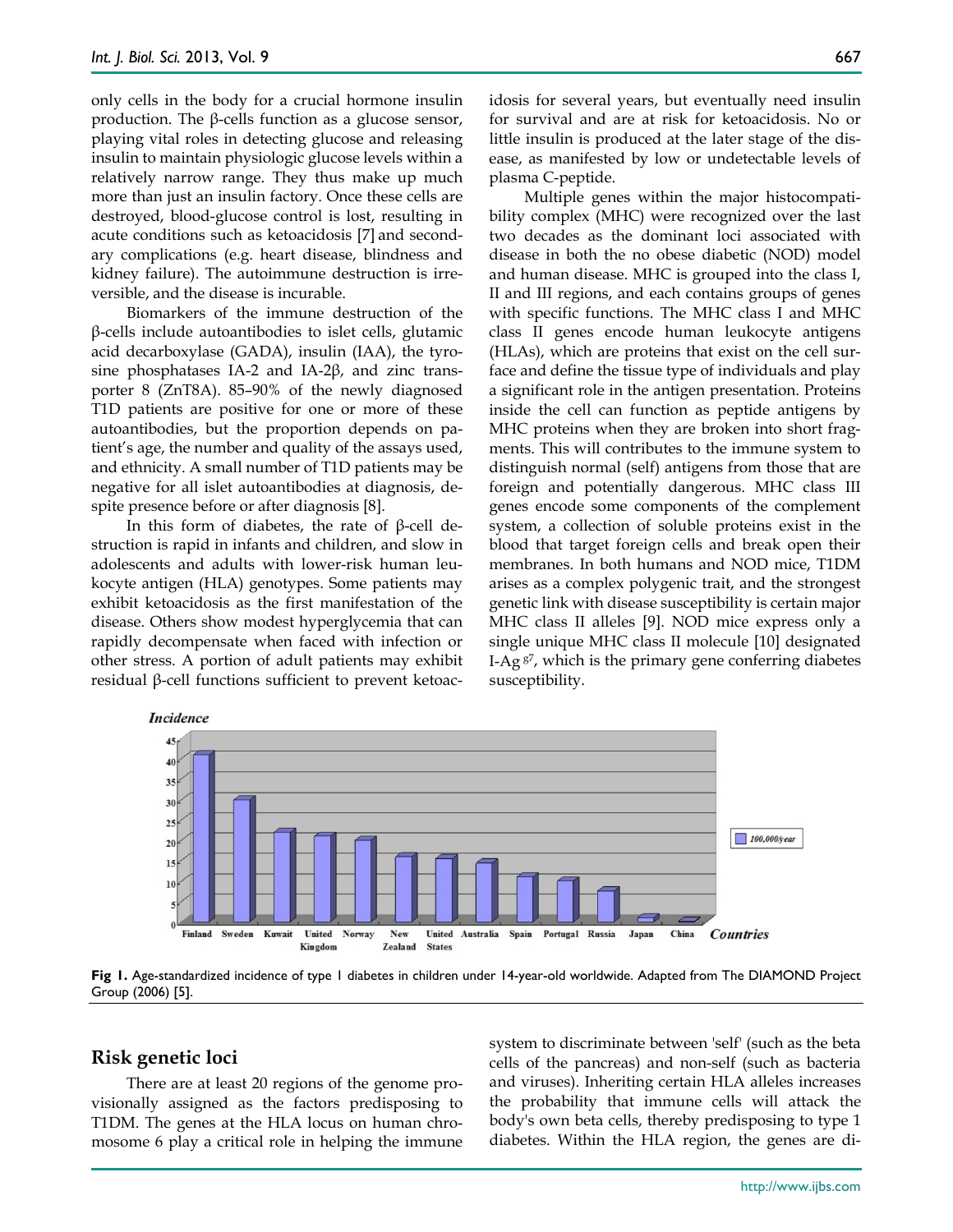vided into three classes: Class I genes (HLA-A, HLA-B and HLA-C), which are located on the surface of all nucleated cells [11], encoding class I HLA antigens; Class II genes (HLA-DR, HLA-DQ and HLA-DP), which can produce class II HLA antigens that are found exclusively on macrophages, B-lymphocytes, activated T-lymphocytes, and epithelial cells of the islets of Langerhans; Class III genes, code for complement components (C2, properdin factor B, C4A and C4B), and products involved in T-cell-mediated inflammation, such as TNF- $α$ , TNF- $β$ , and acute phase protein [12]. The major susceptibility for T1D has been mapped to the HLA class II genes HLA-DQB1, -DQA1 and -DRB1 [13]. Both susceptible and protective DR-DQ haplotypes exist in all populations. In the early 1970s, several groups discovered that there is a relationship between HLA class I and T1D. Later, it was found that lymphocyte-defined HLA-D antigens, HLA class II DR3 (HLA-DRB1\*0301, DQB1\*0201) and DR4 (HLA-DRB1\*04, DQB1\*0302) were much more closely associated with T1D [14], accounting for approximately 40 % of the genetic risk for T1DM development, and the DR3/DR4 combination, two susceptible alleles, could produce a higher-risk genetic combination [15, 16]. Children aged under 5-year-old with a family history of T1DM, carrying the highest risk HLA class II genotypes, and persistently positive for two or more autoantibody types, have a considerably high risk of being diagnosed with the disease, for whose lifetime risk is more than 90% [17]. Recently, novel statistical methods have been applied to genetic association data from the HLA region in T1D, and this has made it possible to identify effects of other genes independently of the effects at the classical HLA-DR, -DQ risk loci. These include HLA-B and HLA-A, located in the telomere of the classical loci, and loci within the HLA class III region [18]. Besides HLA, the insulin gene (IDDM2) on chromosome 11 [19], the CTLA4 gene at the IDDM12 susceptibility locus [20], PTPN22 lyp [21] and other susceptibility loci are also strongly associated with the onset of the disease (listed in Table 1).

| Locus             | Chromosome  | $\lambda s$ [26] | <b>LOD</b> | Candidate genes           | Ref.            |
|-------------------|-------------|------------------|------------|---------------------------|-----------------|
| IDDM1 (HLA)       | 6p21.3      | $1.7 - 4.2$      | 65.8       | HLADR/DQ                  | $[22]$          |
| IDDM2 (INS)       | 11p15.5     | 1.6              | 4.28       | <b>INSULIN (INS) VNTR</b> | $[22]$          |
| IDDM3             | 15q26       |                  |            |                           | $[23]$          |
| IDDM4             | 11q13       | $1.0 - 1.5$      | $2.7\,$    | LRP5, FADD                | $[24]$          |
| IDDM5             | 6q25        |                  | $4.5\,$    | MnSOD, SUMO4              | $[25]$          |
| IDDM <sub>6</sub> | 18q12-q21   | $1.0 - 1.5$      | 1.1        | JK(Kidd), ZNF236, BCL2    | $[26]$          |
| IDDM7             | 2q31-33     | $1.0 - 1.6$      | 1.2        | <b>NEUROD</b>             | $[27]$          |
| IDDM8             | 6q25-27     | $1.0 - 2.1$      | 3.6        |                           | $[25]$          |
| IDDM9             | 3q22-q25    | $1.0 - 1.7$      | 3.4        |                           | $[28]$          |
| IDDM10            | 10p11-q11   | $1.1 - 2.2$      | 2.8        | GAD <sub>2</sub>          | $[22]$          |
| IDDM11            | 14q24.3-q31 |                  | $4.0\,$    | ENSA, SEL-1L              | $[29]$          |
| IDDM12 (CTLA-4)   | 2q31-q33    |                  | 3.57       | CTLA-4, CD28              | $[30]$ , $[22]$ |
| IDDM13            | 2q34-q35    |                  |            |                           | $[31]$          |
| IDDM15            | 6q21        |                  | 2.36       |                           | $[22]$          |
| IDDM16 (IGH)      | 14q32       |                  |            |                           | $[32]$          |
| IDDM17            | 10q25       |                  | 2.38       |                           | $[33]$          |
| IDDM18 (IL-12p40) | 1q42        |                  | 2.2        |                           | $[22]$          |
|                   | 5q31.1-33.1 |                  |            | IL12B                     | $[34]$          |
|                   | 7q25        |                  | 1.81       |                           | $[22]$          |
|                   | 8q22-q24    |                  | 2.4        |                           | $[35]$          |
|                   | 16q22-q24   | 1.6              | 3.93       |                           | $[22]$          |
| PTPN22            | 1p13        |                  |            | PTPN22 (LYP)              | $[36]$          |
| SUMO <sub>4</sub> | 6q25        |                  |            | SUMO <sub>4</sub>         | $[11]$          |

**Table 1.** Susceptibility loci for type 1 diabetes.

Notes: IGH–Immunoglobulin heavy chain; p–the long arm of chromosome; q–the short arm of chromosome; LOD–logarithm of the odds: the LOD score has been used as a measure of the statistical evidence for linkage between a marker and a gene; λs values reflect sibling risk of a disease in relation to its population prevalence.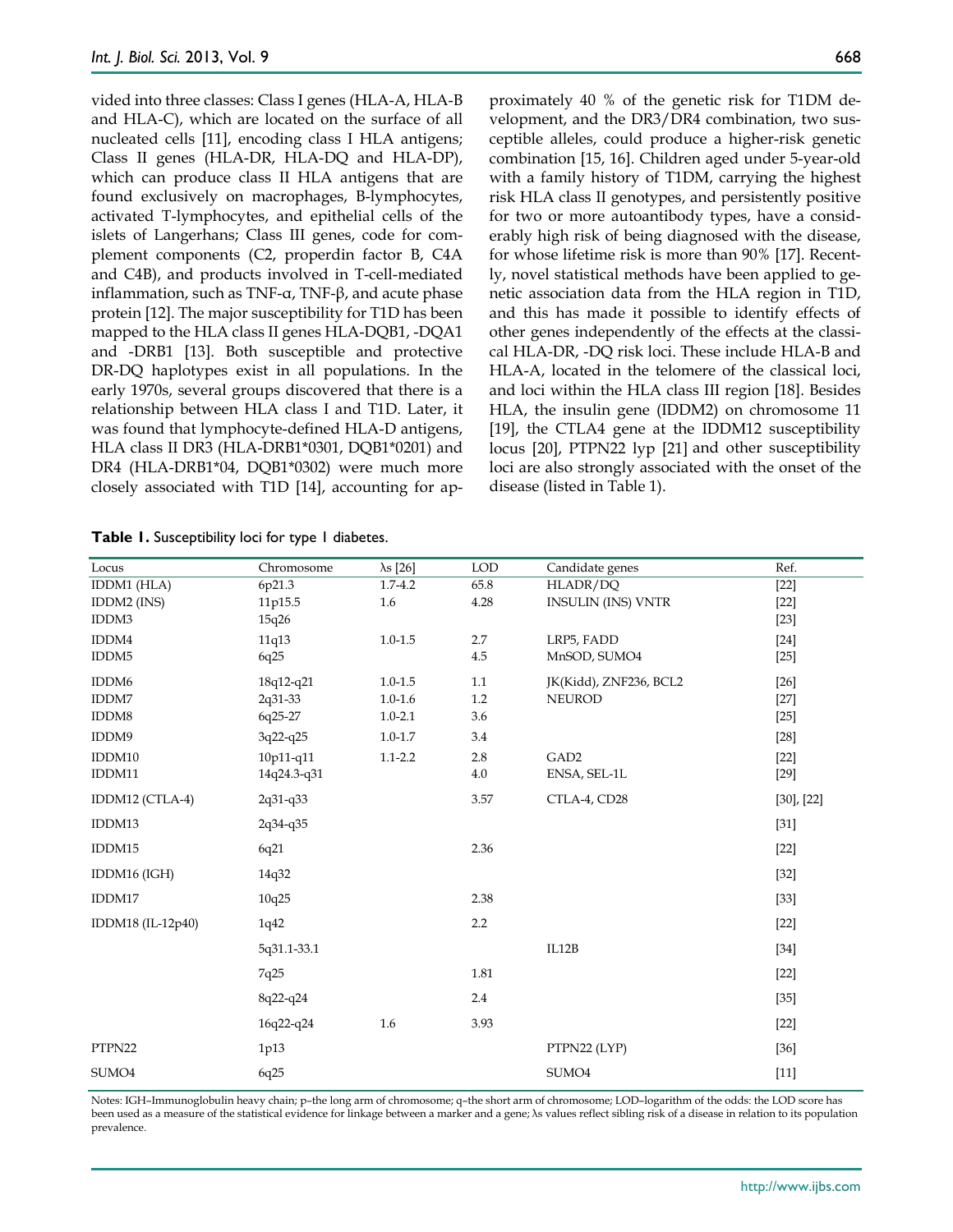**IDDM1.** The HLA class II gene, designated as IDDM1, a susceptibility gene in the HLA region of chromosome 6 (6p21.3), accounts for at least 40% of the familial aggregation of this disease [37]. When evaluated as haplotypes, DQA1\*0501-DQB1\*0201 and DQA1\*0301-DQB1\*0302 are most tightly associated with T1D in Caucasian populations, in linkage disequilibrium with DRB1\*03 and DRB1\*04, respectively. Specific DRB1\*04 alleles also influence the risk associated with the DQA1\*0301-DQB1\*0302 haplotype. Other high risk haplotypes for T1DM are also reported, including DRB1\*07-DQA1\*0301-DQB1\*0201 among African Americans, DRB1\*09-DQA1\*0301- DQB1\*0303 among Japanese, and DRB1\*04-DQA1\* 0401-DQB1\*0302 among Chinese. DRB1\*15-DQA1\* 0602-DQB1\*0102 is a protective haplotype to reduce T1D risk in most populations.

Individuals with only one susceptibility haplotype have an increased but modest T1DM risk, whereas others with two high risk DRB1-DQA1- DQB1 haplotypes show a significantly higher T1D risk than those with one or no high risk haplotype. The estimate of relative risk ranges from 10–45 and 3-7, respectively, for these groups, relying on race or ethnicity [15]. In terms of absolute risk, 6% of Caucasian with two susceptibility haplotypes will develop T1DM by 35 years of age. In fact, this figure is much lower in populations where T1D is rare, such as  $\leq 1\%$ among Asians.

**Insulin gene (INS).** The insulin gene is located in the insulin-linked polymorphic region (ILPR, also known as IDDM2) on chromosome 11p15.5. A variable number tandem repeat (VNTR) region consisting of a 14 to 15 bp consensus sequence upstream of the INS gene, in the INS promoter, is comprised of three classes of alleles: there is a higher frequency of class I alleles (26-63 repeats) with shorter repeat sequences in individuals with T1DM while individuals with longer class III alleles (141-209 repeats) are relatively protected from T1DM [38, 39]. The biological plausibility of these associations may be due to the insulin mRNA expression in the thymus. Compared to class I variants, class III variants can generate higher levels of insulin mRNA, contributing to the establishment of a state of immune tolerance with the increased negative selection of autoreactive T-cell clones. The effect of insulin gene varies among different ethnicity groups, with lesser effects in non-Caucasian populations [40].

**CTLA-4** (cytotoxic T lymphocyte antigen 4)**.** The CTLA-4 gene is located on chromosome 2q31-q33 [41], in which multiple T1D genes are located. Evidence from combined linkage and association analyses indicates that CTLA-4 gene and T1DM are linkage disequilibrium. It is demonstrated that the impaired activity is associated with a Thr17Ala variant; this may contribute to the increase of T1D risk. On the whole, the relative increase in the risk for the CTLA-4 Ala17 variant is estimated as 1-2.

**PTPN22 lyp.** Lymphoid protein tyrosine phosphatase (Lyp) encoded by the PTPN22 locus on chromosome 1p13.3-13.1 [30] has the relation to T1DM. Lyp, a suppressor of T-cell activation, is an $\sim$ 105 kDa Class I protein tyrosine phosphatase (PTP) consisting of an N-terminal PTP domain and a long noncatalytic C terminus with proline-rich motifs [36]. The variants encoded by the two alleles, 1858C and 1858T, are different in a crucial amino acid residue which is involved in the association of LYP with the negative regulatory kinase Csk (C-terminal Src kinase). The variant associated with T1D does not bind Csk, and the PTPN22 allele 1858T has higher frequency in individuals with T1D than those in healthy individuals: 30.6% of individuals with T1D are heterozygous with respect to 1858C, whereas 21.3% are heterozygous in healthy controls, and 3.7% of the patients with T1D are homozygous, although only 1.0% are homozygous in healthy controls ( $\chi^2$  = 14.84 with 2 degrees of freedom, P< 0.001) [42]. As the cohorts were matched for age and race, these results demonstrate that the PTPN22 allele 1858T predisposes individuals to the development of T1D.

#### **Epigenetics and T1DM**

Disease concordance rates of monozygotic twins range from 12.0% to 67.7% [43-45]. The low disease concordance rates observed in adult-onset T1DM (<20%) indicate that epigenetic changes may have a predominant effect on the onset of T1DM in adults, compared to young patients. It is thus necessary to look further into the status of DNA methylation and histone modifications caused by external factors in patients with T1DM, because these modifications are related to altered gene expressions [46].

**DNA methylation in T1DM.** Comprehensive DNA methylation profiling suggests that a total of 276 CpG loci can be affiliated with promoters of 254 genes, displaying significantly different DNA methylation patterns in diabetic islets [47]. Because increased body weight and insulin resistance may be closely related to T1D in adults, the epigenetic dysregulation such as DNA methylation is critically involved in the onset of the disease. Therefore, impaired β-cell functions can be driven by epigenetic changes in patients with less HLA genetic susceptibility such as those affected by LADA (latent autoimmune diabetes of the adult) [48].

Rakyan and his collegues [49] conducted a comparative study on the epigenome-wide association in CD14+ monocytes from T1D-discordant monozygotic twin pairs. They identified 132 different CpG sites significantly linked with diabetic condition and dis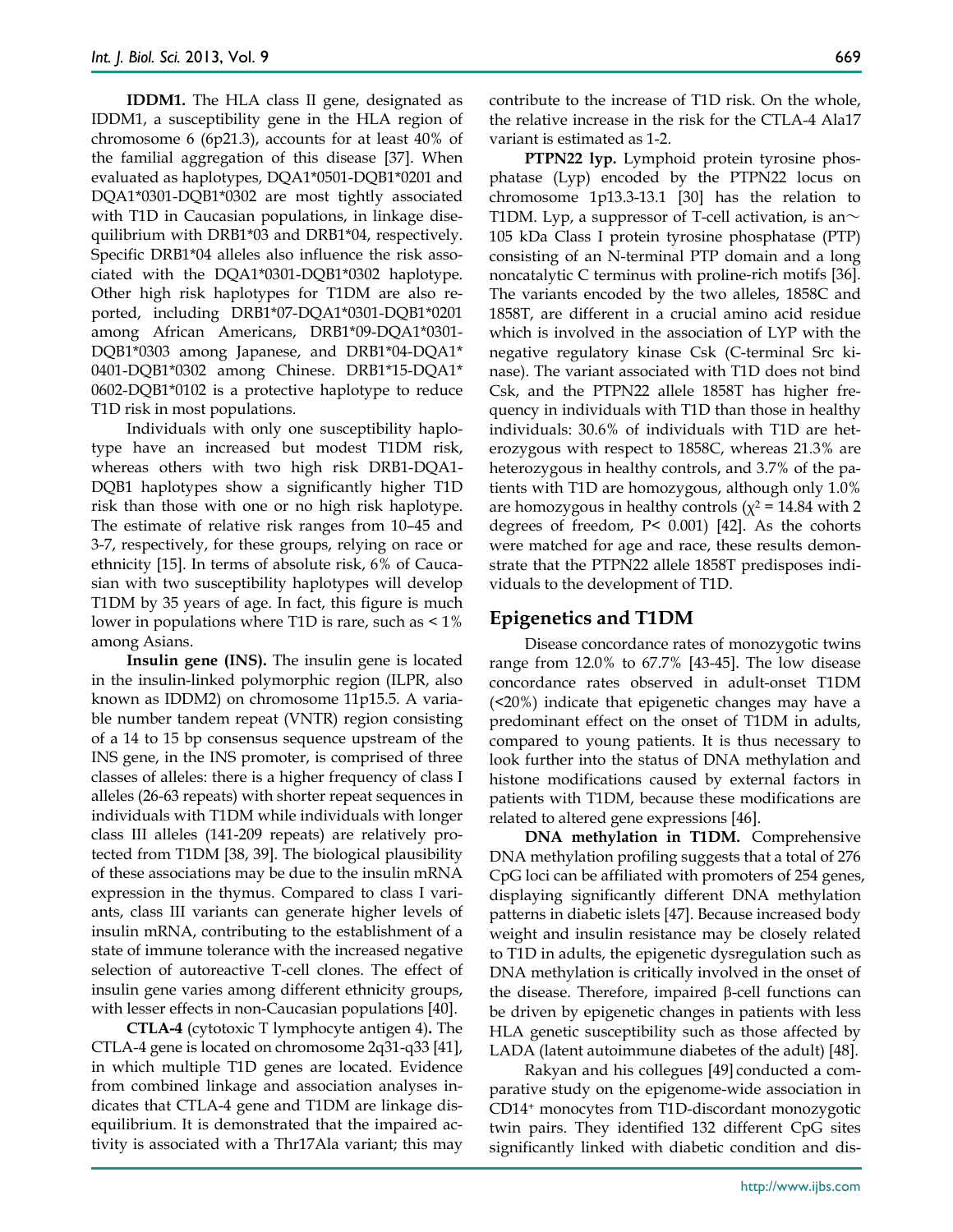covered that some of the genes were hypomethylated or hypermethylated (e.g. GAD2 and HLA-DQB1), which are known to be correlated with T1DM. In addition, T1D-associated methylation in variable positions arises early in the progression of the disease, as they are found in islet autoantibody positive individuals many years before clinical diagnosis. The difference in the methylation patterns between T1DM patients and non-diabetic controls was reported by Bougnères's group [50]. In addition, a 3-CpG-hypomethylation pattern that seemed to be present only in T1D patients was identified. As these three CpG sites are proximal to the transcription initiation site in the insulin promoter gene, they could be a marker for the prediction of T1DM. Furthermore, 19 CpG sites were linked to the onset time of a dominating T1DM complication of nephropathy, of which one CpG site was found to be hypermethylated. The UNC13B gene is shown to be associated with the risk of diabetic nephropathy [51]. Akirav et al. [52] demonstrated that hypomethylated insulin DNA could be detected in the blood of newly-diagnosed type 1 diabetic patients and this finding might lead to the development of an effective means for the detection of β-cell death.

**Histone modification in T1DM.** Gray and DeMeyts [53] demonstrated that histone modification was correlated with diabetes. Natarajan's group [54] performed ChIP-chip for the comparison of genome-wide histone H3K9me2 patterns in peripheral lymphocytes and monocytes between T1D patients and non-diabetes controls. In lymphocytes, they found a notable increase in H3K9me2 in some T1D high risk genes such as CTLA4 gene. Curcumin treatment, which provides protection against T1D nephropathy, increased acetylation of histone H3 [55]. Moreover, hyperglycemia affects histone methylation [56]. The upregulation of the NF-κB-p65 gene due to the histone methylation of the gene promoter region can be caused by prior hyperglycemia.

**MicroRNA regulation in T1DM.** Dotta's group [57] measured miR-326 expression levels in peripheral lymphocytes from T1D patients who possessed autoantibodies to glutamic acid decarboxylase and insulinoma antigen-2. A high level expression of miR-326 was observed among T1D patients with autoantibodies, compared to antibody-negative T1D patients. The miRNAs are reported to be related to β-cell death. Michalek's group [58] analyzed the miRNAs expression in regulatory T cells derived from T1D patients, and found that miR-342 and miR-191 were downregulated, while miR-510 upregulated. As reviewed by Fernandez-Valverde [59], a large quantity of other miRNAs may be involved in the T1D pathogenesis.

### **Environmental factors**

Based on comparative studies to determine the effect of genetic and environmental factors on the onset of diabetes, 88% of phenotypic variances are ascribable to genetic factors, and the rest to unshared environmental factors. Environmental risk factors are thought to be 'initiators' or 'accelerators' of β-cell autoimmunity, or 'precipitators' of overt symptoms in individuals suffering from β-cell destruction. The factors may act directly on the pancreas, or provoke abnormal immune responses to proteins normally expressed in the cells.

**Monozygous and dizygous twins.** Twin studies suggest an important role of environmental risk factors in the development of T1DM. The concordance of T1DM development differs much more dramatically between monozygotic and dizygotic twins [60]. Although the probability of monozygotic twins who live under different environment to develop T1DM decreases with the duration of discordance, concordance can happen in twins more than 40 years after the development of diabetes in their twin sibling. In some degree, the risk for diabetes of a dizygotic twin is similar to the risk of a twin of a patient with diabetes (5%). Therefore, the development of diabetes is not substantially enhanced in dizygotic twins under the shared environment. Anti-islet autoantibodies are found more frequently in monozygotic twins, compared to dizygotic twins, and most of the monozygotic twins of T1DM patients expressing anti-islet autoantibodies progress to diabetes [61].

In most studies, anti-islet cell autoantibodies are frequently observed in non-diabetic monozygotic twin siblings of patients with T1DM, ranging from 42% to 76% [62, 63], which is in concordance with their high progression to diabetes. Radioassays show that autoantibodies are consistently expressed prior to the development of diabetes, and most monozygotic twin siblings with multiple autoantibodies develop diabetes in the long period. Studies indicate a low concordance rate for diabetes in dizygotic twins between 0% [63] and 13% [64], while, in monozygotic twins, the concordance rate ranges from 21% to 70% [63, 64]. Life table analysis and long term follow-up studies show the highest rate for the progression of diabetes in monozygotic twin siblings [62].

**Viral infections.** Viral infections have been implicated in the T1D etiology for more than 100 years. The epidemiological data show that some viruses such as enteroviruses, coxsackie virus B (CVB), mumps, rubella, cytomegalovirus, parvovirus, rotaviruses, and encephalomyocarditis virus might contribute to T1D pathogenesis [65, 66]. On the basis of seroepidemiological human studies, enteroviruses, in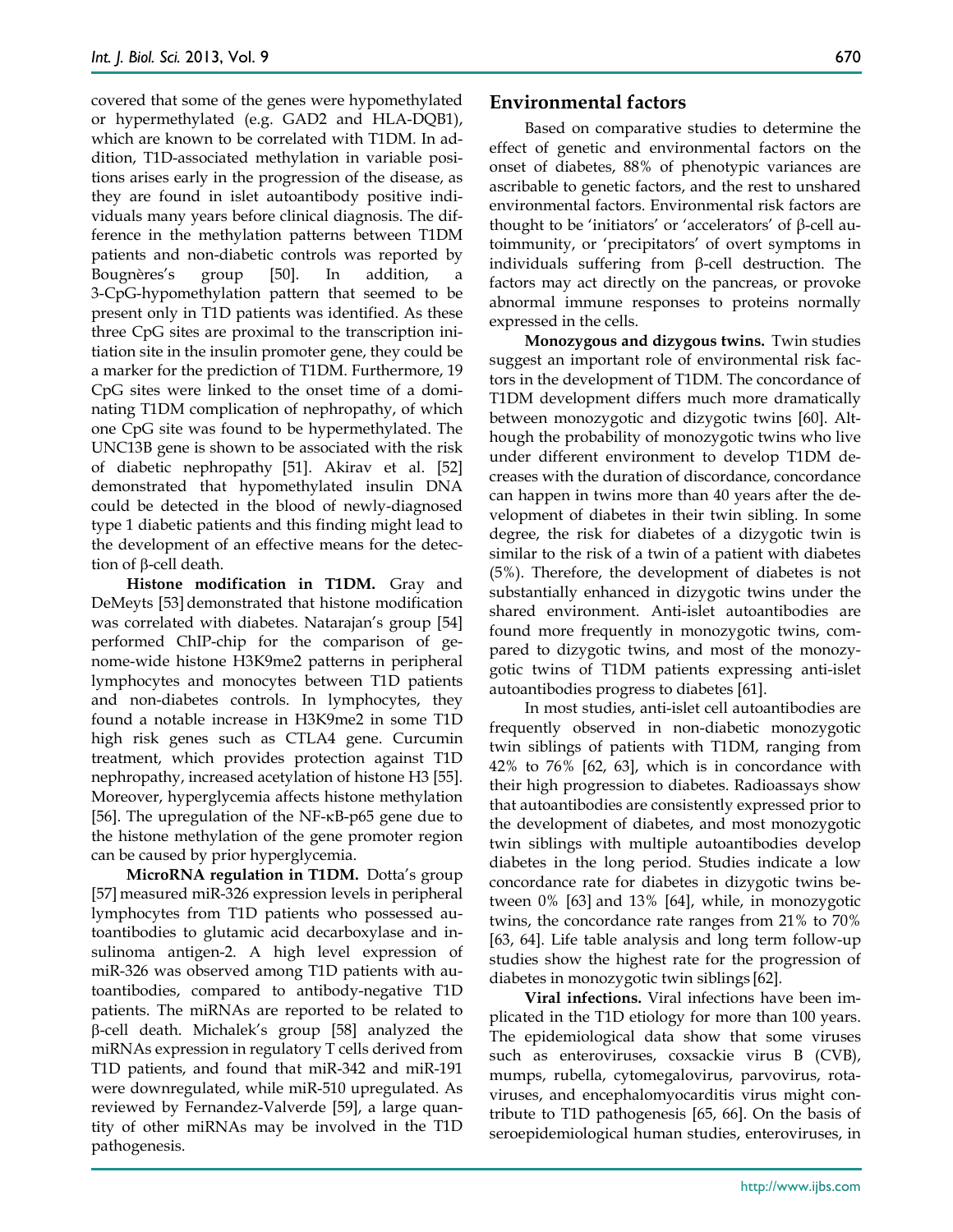particular, may induce T1D [67, 68], and enteroviral infections occurring early in utero may increase a child's subsequent risk to develop the disease [69]. Coxsackie viruses, which contain a peptide homologous to glutamic acid decarboxylase 65 (GAD65), are often observed in childhood and are known to have effects on the pancreas.

Recently, *Mycobacterium avium subsp. paratuberculosis* (MAP), the etiological agent of paratuberculosis [70], has been proposed as a new environmental factor [71] that might play a role in the pathogenesis of T1D [72]. This pathogen is widely spread and can be detected in milk and dairy products derived from infected ruminants that are asymptomatic reservoir [73], owing to its ability to survive pasteurization and chlorination. The prevalence of MAP infection is high in T1D patients in Sardinia [74-77], one of the regions with the highest T1D incidence all over the world. As a matter of fact, MAP DNA was detected in 63% of Sardinian T1D patients, but 16% of healthy individuals [78]. Similarly, the MAP envelope protein MptD was detected in 47% Sardinian T1D patients, but only 13% in healthy individuals [72]. MAP protein, named MAP3865c, has a sequence homology with the β-cell antigen zinc transporter 8 (ZnT8) [79] targeted by Abs in T1D patients [80].

Two possible mechanisms may be involved in the virus infection-mediated development of T1D: one is via a direct cytolytic effect, and the other through triggering autoimmune responses gradually leading to β-cell destruction. In addition, the study of structural homology between viral structures and β-cell antigens suggests that molecular mimicry may play an essential role in diabetes-associated autoimmune responses. Furthermore, persistent or slow virus infections may also be essential for the development of autoimmunity.

# **Other related genes**

**PD-1**. Programmed cell death 1 (PD-1), an immunoinhibitory receptor which belongs to the CD28/CTLA-4 family, is expressed on activated T cells. PD-1 inhibits T cell activation and provides negative costimulation with the recruitment of the protein tyrosine phosphatase SHP-2 (src homology 2 domain-containing tyrosine phosphatase 2), upon binding to its ligands, PD-L1 and PD-L2 [81-83]. Because PD-1 plays an important role in the regulation of peripheral tolerance, PD-1-deficiency may lead to various autoimmune diseases [84]. The onset and frequency of T1DM in NOD mice are specifically accelerated under the condition of PD-1 deficiency, with strong T helper 1 polarization of T cells infiltrating into islets, and this is more pronounced in male animals. The diabetic incidence of NOD-Pdcd1-/- mice

was controlled by five genetic loci, including Idd (insulin-dependent diabetes) 1, Idd17, and Idd20, in which recessive loci are included. Ansari et al. [85] demonstrated that antibodies specific to PD-1 or PD-L1, but not PD-L2, would contribute to the acceleration of insulitis and subsequent development of diabetes in NOD mice. Based on these findings, PD-1/PD-L1 pathway plays a crucial role in the diabetic incidence in NOD mice.

Recently, Lillevang's group [86] showed for the first time that the A allele of PD-1 7146G/A SNP (single nucleotide polymorphism) had significant association with susceptibility to T1DM in Caucasians, which was confirmed in two separate populations of T1D patients from different regions in Denmark. Testing the pooled material further confirmed this finding.

PD-1 can induce immune tolerance to pancreatic islet cells in animal models. Roles of PD-1 in T1DM were examined with the use of PD-1 transgenic mice (Tg). Multiple low doses of streptozotocin (STZ) were injected into mice to achieve T cell-mediated destruction of β-cells [87]. Insulitis and hyperglycemia appeared in male mice 7 days after the treatment of low doses of STZ [88]. Although the development of autoimmune diabetes was not completely prevented by PD-1 transgene expression, the severity of the disease in PD-1 Tg mice was significantly reduced. On the contrary, PD-1 deficiency accelerated T1DM in NOD mice, demonstrating that PD-1 deficiency would accelerate the development of autoimmune responses [89]. Accumulating evidence demonstrates that PD-1 delays the incidence of diabetes and it may play an essential role in the induction of immune tolerance in the pancreas.

PD-Ls expressed on non-lymphoid organs can prevent tissue destruction through the suppression of effector functions of autoreactive lymphocytes. In NOD mice, PD-L1, but not PD-L2, is highly expressed on β-cells in pancreatic islets of patients with insulitis [90]. It is intriguing that the islets are surrounded by infiltrating lymphocytes which form a cluster but are rarely invaded. PD-L1 on  $β$ -cells might thus serve as a barrier to suppress the effector function of diabetogenic T cells. In NOD-Pdcd1 K/K mice, this barrier is missing and the islets are deeply invaded by lymphocytes in spite of augmented PD-L1 expression on β-cells. As a consequence, NOD-Pdcd1 K/K mice develop T1DM much faster than PD-1-sufficient NOD mice, with the islets being extensively destructed [91]. As T cells are much more activated in the islets than in draining lymph nodes, PD-1/PD-L1 interaction can also inhibit the in situ activation of T cells. Blockade of the PD-1–PD-L pathway by antibodies in prediabetic NOD mice induces T1DM within 10 days [92]. Taken together, the PD-1/PD-L pathway plays a pivotal role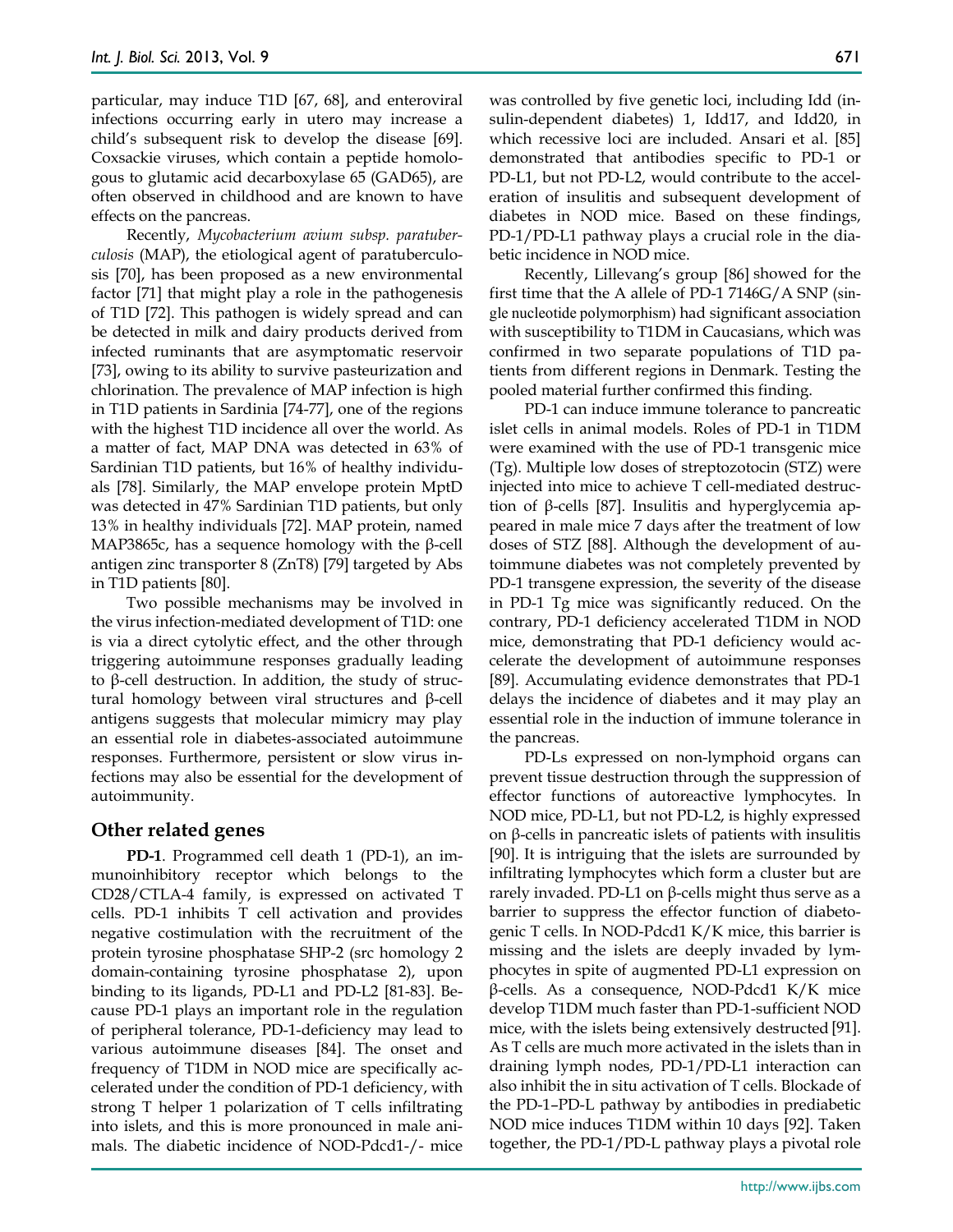in the maintenance of peripheral tolerance at the frontline of the immune response.

**c-kit**. c-kit, a receptor tyrosine kinase, and its ligand, stem cell factor, dominate various cellular events, such as pancreatic β-cell survival and differentiation as revealed in c-kit Wv mice. The c-kit Wv mice, which have a point mutation in the c-kit allele, resulting in the loss of function of this kinase, develop diabetes. The hematopoietic stem cell marker c-kit plays quite important roles in the development and function of islets of Langerhans, particularly in β-cell proliferation, maturation, and survival [93].

Li et al. [94] demonstrated that c-kit was expressed during the development of human fetal pancreas in early and mid-gestation in a dynamic, temporally-regulated fashion. Their findings are consisting with previous investigations [95-98] showing that c-kit is a marker for β-cell progenitors. In addition, they have also shown that pancreatic duodenal homeobox-1 (PDX-1) and insulin expression at both mRNA and protein levels increased or reduced by the enhancement or downregulation of c-kit receptor tyrosine kinase activity in separated human fetal islet-epithelial cell clusters. This indicates that the c-kit receptor tyrosine kinase has crucial effects on the modulation in various aspects of islet biology during the development of human fetal pancreas. On the basis of this result, c-kit is considered as a marker for β-cell progenitors in humans. It is essential to identify such factors to establish new islet cell-based therapies for β-cell destruction in insulin-dependent diabetes.

Feng et al. [99] examined whether c-kit overexpression could prevent β-cell defects in c-kit <sup>Wv</sup> mice. The c-kit $\beta$ Tg <sup>Wv</sup> mice not only showed normal fasting glycaemia and glucose tolerance, but also enhanced glucose-induced insulin secretion. They also demonstrated that c-kit overexpression in β-cells could improve β-cell proliferation and function, and protect mice from developing HFD-induced diabetes. Moreover, the c-kit overexpression on specific β-cells had the ability to prevent β-cell dysfunction in c-kit<sup>Wv</sup> mice. Thus, c-kit plays a primary physiological role in β-cells, and may be a target for the development of gene and cell therapeutic schemes for diabetes patients.

### **Treatment and prevention trials**

Today, diabetic patients can have a near-normal life relying on the administration of exogenous insulin by daily injections, continual pump therapy, or islet transplantions and adhering to various self-care tasks. Through these methods, diabetics can optimize the glycemic control and decrease the incidence of diabetes complications, such as cardiovascular disease, kidney failure, neuropathy, and retinopathy. However, currently available therapies fail to quell the risks for long-term hypoglycemia and microvascular damage and the treatments are quite costly [100].

In order to optimize the treatment for T1DM, large multi-national investigations have been designed and conducted to evaluate primary and secondary prevention trials [101].

**Primary prevention trials.** Primary prevention is treatment in infants with increased genetic risk. The primary prevention studies include several dietary manipulations, such as infant formulas free of either cow's milk or bovine insulin, delayed exposure of gluten-containing foods, and vitamin D supplementation. Because primary prevention is directed at individuals who have no clinical signs of autoimmune diseases or metabolic impairment, and because it is uncertain whether they will develop T1DM, the designed interventions must be effective, safe, and free of side effects. To date, all primary prevention trials have been dietary interventions designed to interrupt putative environmental factors of T1DM. So far, none of the specific dietary factors has been shown to be an unequivocal risk factor for β-cell-targeted autoimmune diseases or T1DM, and their effects have still been contradictory [102]. It is thus difficult to evaluate the efficacy of the primary interventions.

**Dietary interventions.** *Cow's milk:* Epidemiological studies and meta-analyses indicated that early introduction of cow's milk may be a risk factor for the development of T1DM [103, 104]. In 1995, a pilot study was initiated to evaluate in babies, who have high genetic risk markers of T1DM, about whether weaning replacement with a formula based on casein hydrolysate instead of cow's milk might decrease the development of T1DM [105]. Infants were enrolled in the study when they had HLA-conferred susceptibility to T1DM and one or more family members develop T1DM. In the trial, 230 infants were randomly assigned to receive either a casein hydrolysate formula or a conventional cow's-milk formula whenever breast milk was not sufficient during the first 6–8 months of life. Children were followed up for 10 years to monitor diabetes-related autoantibodies and T1DM. The study suggested that the risk of the development of autoimmune responses to β-cells was reduced among the group with casein hydrolysate formula (appearance of at least one autoantibody) [106]**.**

*Bovine insulin:* Vaarala and his colleagues demonstrated that cow's-milk formula containing bovine insulin induced autoimmune responses to insulin [107]. Then, a pilot study named the Finnish Dietary Intervention Trial for the Prevention of T1DM [FINDIA] was initiated, whose purpose was to confirm whether a formula without bovine insulin might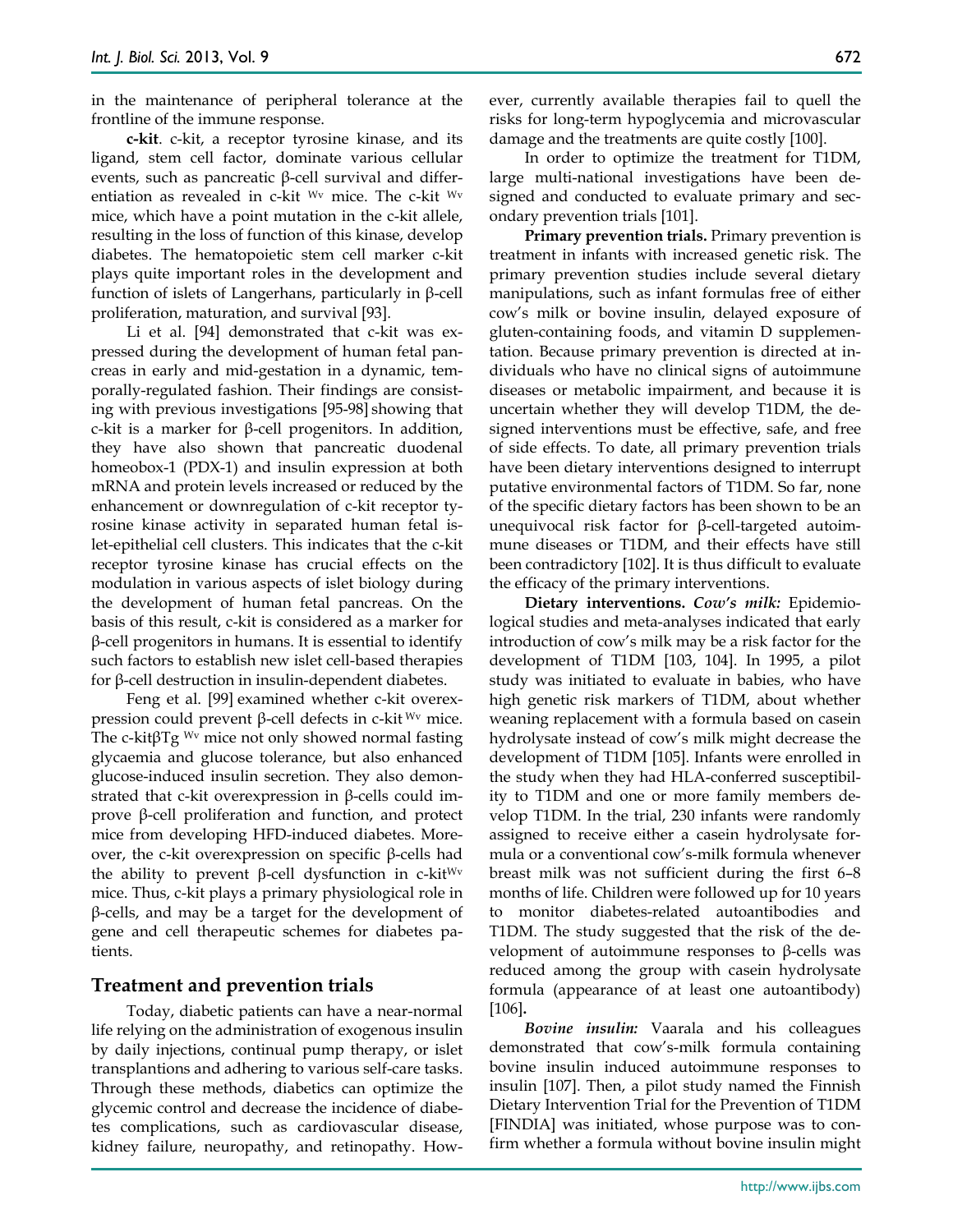reduce diabetes. Compared to the cow's-milk formula group, the FINDIA formula group showed a reduced risk of the development of autoimmune responses to β-cells (appearance of one or more antibodies) [108]. In the meantime, it might be prudent to encourage breastfeeding for as long as possible whatever the outcome of the study.

*Gluten:* It has been suggested by prospective observational studies that the age for the introduction of solid food, for example, gluten-containing foods or cereals, would have an effect on the development of anti-islet autoimmune responses in children who are genetically susceptible to T1DM [109]. A pilot study showed that the β-cell function of islet autoantibody-positive children can be improved by gluten deprivation for 6 months [110]. Therefore, it might be safe to delay the exposure of gluten till 12-month of age. It is, however, likely that the delay of the introduction of solid food fails to achieve substantial reduction in the risk of anti-islet autoimmune responses in genetically susceptible children.

*Vitamin D:* It has been shown that vitamin D plays a role in the prevention of insulitis and T1DM in mouse disease models and vitamin D supplementation in early childhood may reduce the risk of the development of T1DM. Retrospective studies also suggest that regular vitamin D supplementation in early life shows benefits in reducing the risk of T1DM in the later lifetime [111]. However, the prospective Diabetes Autoimmunity Study in the Young (DAISY) had revealed that the intake of vitamin D during childhood was not correlated with the risk of anti-islet autoimmune responses or T1DM [112]. More recently, a meta-analysis of data indicated that the risk of T1DM was strikingly decreased by 29% in infants supplemented with vitamin D, compared to those who were not supplemented [113]. Controlled studies with vitamin D performed in new-onset T1DM have shown mixed outcomes, with one showing benefits [114] and two others not [115, 116]. A nationwide study has been proposed in Canada to confirm the hypothesis that vitamin D supplementation can reduce the risk of anti-islet autoimmune responses and the development of T1DM.

S**econdary prevention trials.** Secondary prevention is targeted at individuals with persistent islet autoantibodies. Ongoing trials involve the use of nicotinamide or antigen-specific therapies, including parenteral insulin, oral and nasal insulin or the intradermal administration of proinsulin peptides, and a vaccine with Glutamic acid decarboxylase (GAD).

*Nicotinamide:* Nicotinamide, a water-soluble vitamin (B6) isolated from nicotinic acid, has been shown to increase insulin synthesis and inhibit the development of diabetes if administered prior to the onset of the disease. Early in 1947, nicotinamide was found to be effective to prevent the development of diabetes in alloxan-treated rats. Subsequently, it was indicated that the compound was effective in the prevention of streptozotocin-induced diabetes and in the spontaneous development of diabetes in the NOD mouse [117].

Furthermore, The European Nicotinamide Diabetes Intervention Trial (ENDIT) [118] evaluated the effects of nicotinamide in at-risk relatives of individuals with Type 1 diabetes. ENDIT recruited islet cell antibody (ICA)-positive individuals aged 5–40 years old with T1DM for less than 20 years. The study randomized 552 participants either to nicotinamide (1.2 g m-2 day-1) or placebo groups. 35 000 first-degree relatives were screened to identify eligible subjects. After following up for about 4 years, it was shown that the rates of T1DM development in nicotinamide and placebo groups were essentially the same [119]. Nicotinamide thus had no effect on the prevention or delay of T1DM development in at-risk relatives.

*Antigen-specific therapy:* Antigen-specific therapy, a kind of immunotherapy to prevent T1DM [120], is based on the concept that the appropriate administration of a diabetes autoantigen has a potential to control the autoimmune responses by diverting the immune system to a protective rather than destructive response, and potentially to induce or restore tolerance. Antigens used for the treatment are safe, as they are specific for T1DM and are not expected to change generalized immune responses. Mucosal administration of autoantigens, such as oral or intranasal immunization, was expected to yield protective immunity, and thus has been the route used in some studies.

Because insulin is a  $β$ -cell-specific antigen, multiple approaches have been conducted for the interventions using insulin. It is quite advantageous to employ the insulin therapy in individuals with anti-islet autoimmune responses [121]. Firstly, the β-cell load will be reduced in the state of subclinical T1DM. Secondly, immunological tolerance is expected to be induced. In fact, delayed disease progression was observed in pilot studies of parenteral insulin (subcutaneous or intravenous administration) as prophylaxis among first-degree relatives of T1DM patients with anti-islet cell autoantibodies [122].

*Parenteral insulin:* In the Diabetes Prevention Trial Type 1 (DPT-1) trial, more than 80,000 first-degree relatives of T1DM patients were screened for anti-islet cell autoantibodies [123]. The intervention included low-dose subcutaneous ultralente insulin twice every day with a total dose of 0.25 units per kg body weight per day. The result failed to demonstrate the delay or prevention in T1DM. As only one dose of insulin was tested and the subjects already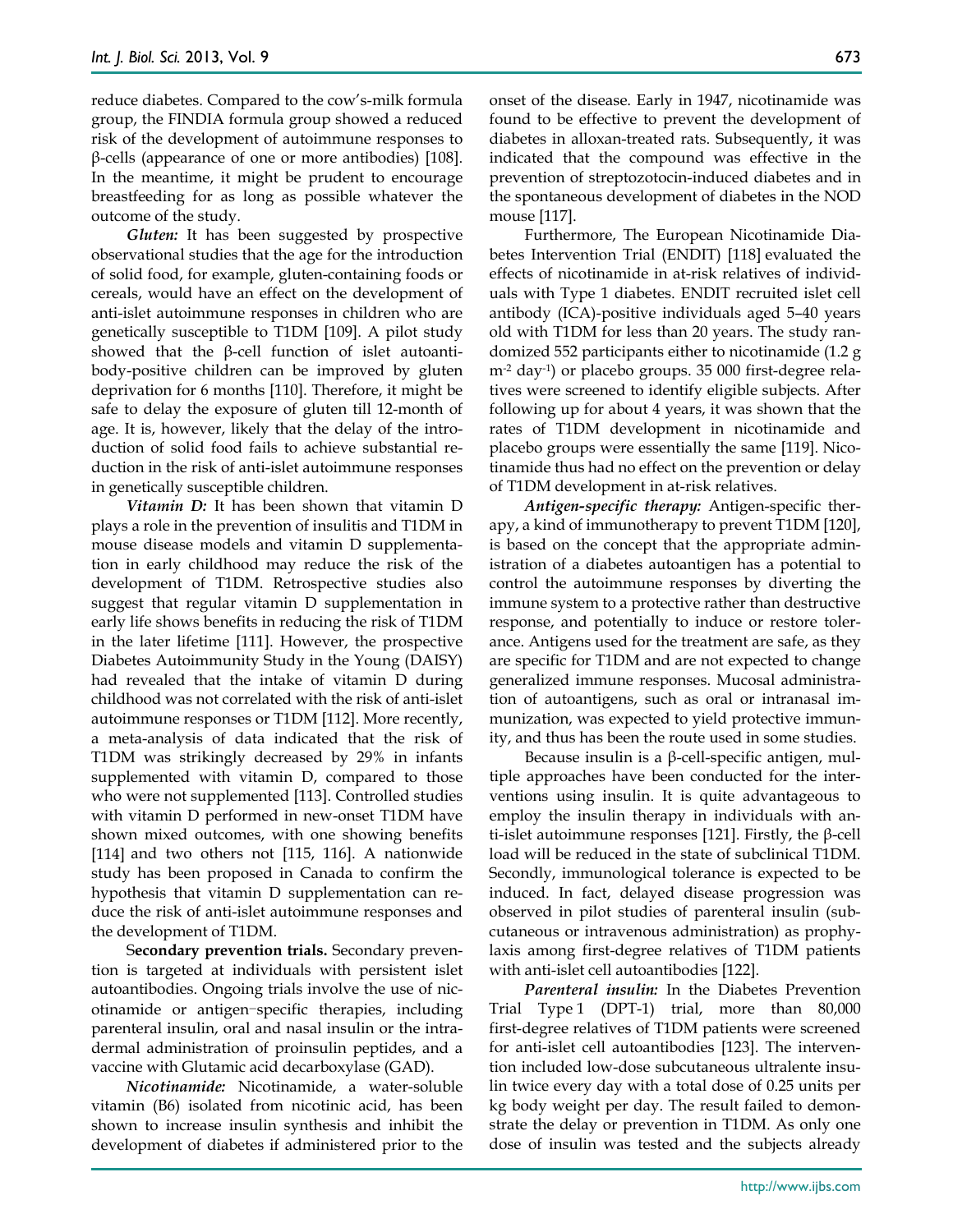showed reduced β-cell function in randomization, it was impossible to evaluate the effect of insulin in the protection of the β-cells and the induction of immunomodulation.

*Oral insulin:* DPT-1 subjects' positive for anti-islet cell autoantibodies and anti-insulin autoantibodies without impaired glucose tolerance were randomly allocated to receive oral insulin 7.5 mg per day or placebo [124]. The original study demonstrated that there was no delay in the clinical onset of T1DM. A post hoc analysis indicated that a considerable delay in the clinical onset of T1DM was achieved in a subgroup of individuals with high-titer anti-insulin autoantibodies. A 13-year follow-up also revealed that the β-cell function was preserved for so long as the oral insulin was taken [125]. Currently, TrialNet, an international network seeking ways for the prevention, delay or reverse of T1DM progression, is recruiting subjects in an attempt to test whether oral insulin has effect on the prevention of T1DM in individuals with T1DM relatives.

*Nasal insulin:* Nasal insulin has also been tested for the induction of immune tolerance. In the Intranasal Insulin Trial (INIT), in phase I and II stages, a double-blind, crossover design was used to examine Australian individuals with anti-insulin autoantibodies and first-degree relatives with T1DM. INIT-I showed that there were no significant effects on  $\beta$ -cell function, but the immune tolerance to insulin was improved [126]. INIT-II is an ongoing randomized, placebo-controlled trial with nasal insulin at either 1.6 mg or 16 mg, whose purpose is to evaluate whether nasal insulin is effective on anti-islet autoimmune responses. The Diabetes Prediction and Prevention (DIPP) trial in Finland was a double-blind trial using nasal insulin in children with genetic risk of T1DM who were positive for islet cells and anti-insulin autoantibodies. The trial showed that the nasal insulin had no effect on the protection of the disease [127] and the modulation of the anti-insulin autoantibodies, indicating that the anti-insulin autoimmunity was already mature at the start of the intervention [128]. The ancillary or mechanistic studies, however, showed signs of immune tolerance to insulin after administration of nasal insulin, and the INIT and DIPP trials demonstrated the safety of nasal insulin. Future studies should include broader dose–response analyses to determine the association between the immune responses to autoantigens and the HLA-DQ genotype of the individuals, because the analysis of insulin alone might not be sufficient to obtain conclusive results.

*Proinsulin peptide(s):* The intradermal administration or a cocktail of proinsulin peptides is an alternative antigen-based therapy which could be used for the prevention of T1DM. A pilot safety study with a single proinsulin peptide administration has been performed in individuals with established T1DM [129]. The peptides chosen were those with epitopes which were recognized by HLA-DR4. Recently, several trials with various proinsulin peptides are underway.

*Glutamic acid decarboxylase:* Glutamic acid decarboxylase (GAD) is another antigen used for the antigen-specific therapy. Whether a vaccine using GAD combined with an aluminum hydroxide (alum) adjuvant can promote the prevention of T1DM is being assessed by the Diabetes Prevention-Immune Tolerance (DIA-PREV-IT) Study in Southern Sweden. This 50-subject double-masked randomized controlled clinical study is fully enrolled. Eligible children are at least 4 years old, have positive anti-GAD antibodies and one or more additional autoantibodies, and have not yet developed T1DM [119].

**Immunomodulation.** A French pilot trial was conducted focusing on whether immunosuppression with low-dose cyclosporine in first-degree relatives of T1DM patients with anti-islet cell autoantibodies reduced first-phase insulin responses and impaired glucose tolerance [130]. Cyclosporine was given at an initial dose of 7.5 mg kg-1day-1 and tapered the first year later. The subjects in the study included six cyclosporine-treated individuals and nine historical controls. Results showed that all of the controls developed T1DM within 12 months, while two of the cyclosporine-treated individuals did not develop T1DM until 47 and 57 months after the initiation of cyclosporine therapy. This study indicated that immunomodulation may delay the development of T1DM.

Based on the current concept of the immunopathogenesis of the disease, it seems to be possible to delay or prevent T1DM [131]. There has not been, however, overt evidence of clinical benefits from any intervention tested for either primary or secondary prevention studies so far. For primary prevention studies, infant formula without cow's milk proteins in the Finish TRIGR pilot study and infant formula without bovine insulin in the FINDIA study appeared to contribute to the reduction of anti-islet autoantibodies. For secondary prevention studies, a subgroup identified by post-hoc analyses of the DPT-1 oral insulin trial [124, 132] provided the only evidence of the delay of the T1DM onset.

### **Challenges**

The most critical step is to identify the process that initiates the immune system to attack self-pancreatic β-cells. Without this knowledge, it is difficult to design a novel strategy for an effective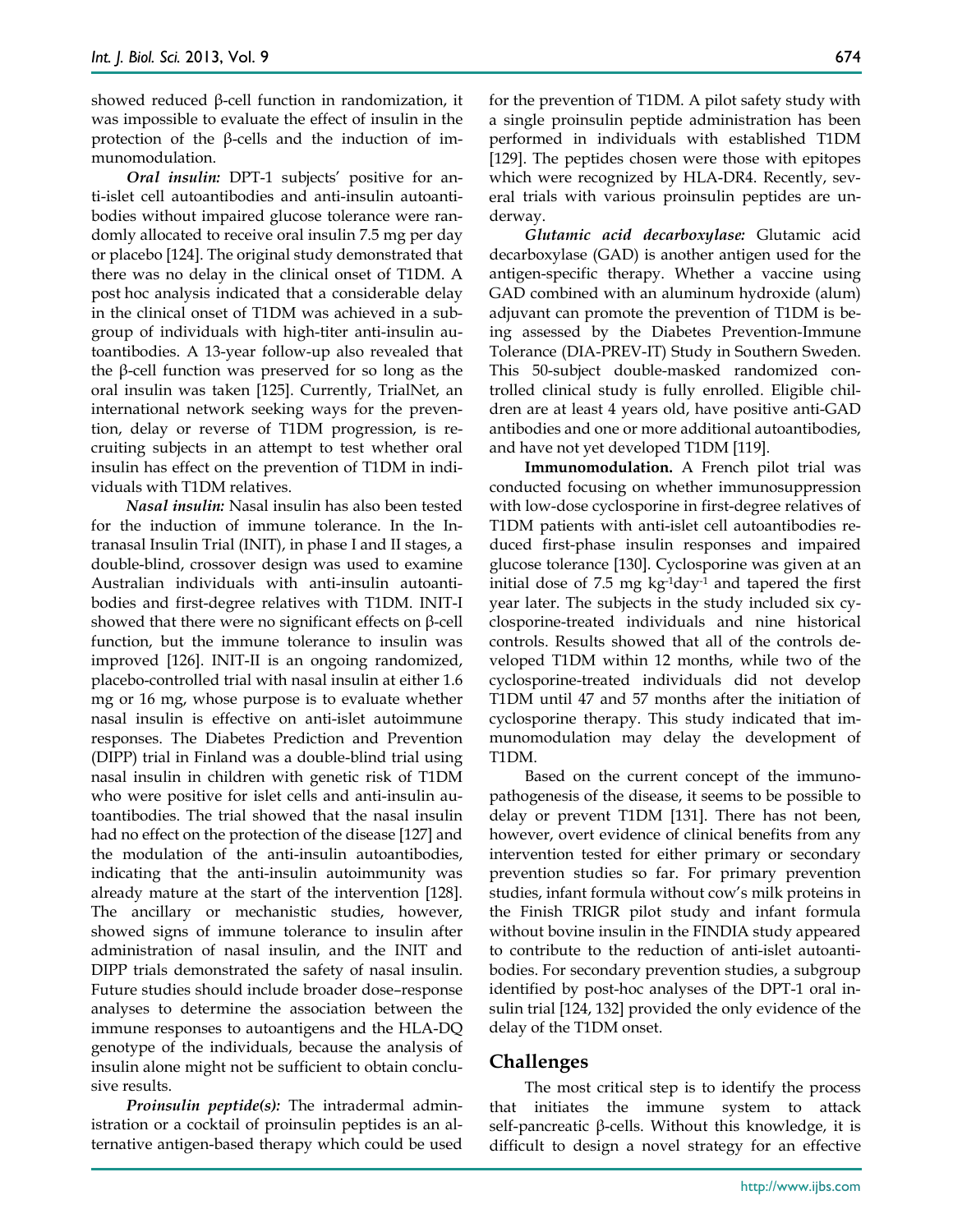prevention or an ultimate cure. Even though we have the ability of producing β-cells ex vivo with the help of regenerative medicine or transplanting a large number of islets, the autoimmune responses may obliterate the transplanted β-cells.

It is also necessary to design a safe treatment because the current intervention may elicit both acute and long-term adverse effects. Recently, JDRF Continuous Glucose Monitoring Study Group [133] demonstrated that patients, especially children, are prone to develop commonly prolonged nocturnal hypoglycemia and that the alternative route for insulin administration may reduce its frequency. Improved algorithms and mathematical models combined with glucose sensors and insulin pump technology would provide a reasonable opportunity to improve life quality and decrease the incidence of complications. However, the problem of non-physiologically high insulin levels in the periphery rather than in the portal vein is not solved even if a well-functioning artificial pancreas appears.

## **Future directions for treatment of T1DM**

For primary prevention of T1DM, it is prerequisite to elucidate the mechanism underlying the development of anti-islet autoantibodies in infancy, in which the studies should be focused on individuals who have high-risk genetic markers without manifestation of T1DM. Although most of the studies so far conducted are dietary manipulation or supplementation, conclusive evidence has not been obtained. It is thus important to perform further studies for the identification of the effective ingredients for the primary prevention of T1DM. In addition, it should be clarified which vaccine is the most effective for the primary prevention–either antigen-specific vaccines, or vaccines against putative viral or other infectious factors.

Although a variety of interventions can be designed for the primary and secondary prevention of T1DM, most of them raise concerns about patient safety. We have to seek an appropriate balance among safety, potential efficacy, and the impact of T1DM. It is likely that antigen-specific vaccines or vaccines against putative infectious agents can be used for primary prevention. For secondary prevention, immunomodulatory agents may be used for the reduction of the projected risk of T1DM.

At present, the monotherapy for T1DM is not satisfactory as a means for a cure or prevention of the disease: on one hand, the therapy fails to achieve immune tolerance and preservation of C-peptide production; on the other hand, patients will eventually lose the ability to produce endogenous insulin. It is thus necessary to employ combination therapies or

to explore new treatment strategies, because various pathways and arms of the immune system can be targeted [134]. Recently, a research group in Brazil conducted autologous nonmyeloablative hematopoietic stem cell transplantation to T1D patients [135], and the results showed that C-peptide levels (an indirect measure of viable beta-cell function) increased significantly and the majority of patients achieved insulin independence with good glycemic control. Other alternatives include the combined use of immune suppressive agents such as anti-CD3 monoclonal antibody and an anti-inflammatory agent, and antigen specific agents such as GAD-Alum and BHT DNA proinsulin vaccine. The potential mechanism underlying the tolerance induction might be the development of Tregs, leading to an antigen specific therapy with immune suppression or diminished inflammation.

In addition, targeted and specific immune therapies should be considered for the prevention and ultimate cure of T1D. The trimolecular complexes comprised of class II major histocompatability (MHC II) molecules, peptides of autoantigens, and specific T cell receptors (TCR) are crucial for the tissue specific targeting therapy for autoimmune diseases. So far, the trimolecular complex for insulin has been well characterized in NOD mice [136]. MHC class II molecules serve as a genetic determinant for T1DM [137, 138]. About 90% of T1D patients have HLA-DQ8 or DQ2 alleles. Insulin has been considered as a T1D autoantigen for decades since the discovery of autoantibodies to this molecule in T1D patients [139]. The autoantibodies specific to insulin are often detected prior to the appearance of anti-islet autoantibodies [140]. Three dimensional structures of the anti-insulin trimolecular complex have been solved in the last decade. Cocrystals of an MHC class II molecule plus peptide have also been determined, including DQ8 with an insulin B chain peptide, 9 to 23 [141]. Recent studies suggest that the 9–23 amino acid region of the insulin B-chain is recognized in an unexpected, low affinity register [142]. With the understanding of the structural determinants for autoantigen recognition, novel therapies can be designed to specifically target insulin-MHC complexes and the TCRs that recognize them. Autoantigen presentation or TCR recognition of autoantigen-MHC complexes might be blocked by small molecules. Another strategy includes designing monoclonal antibodies specific to the autoantigen peptide-MHC complexes in a defined register recognized by autoreactive T cell receptors. These novel approaches based on structural information may provide a means to achieve a complete cure or prevention of T1DM.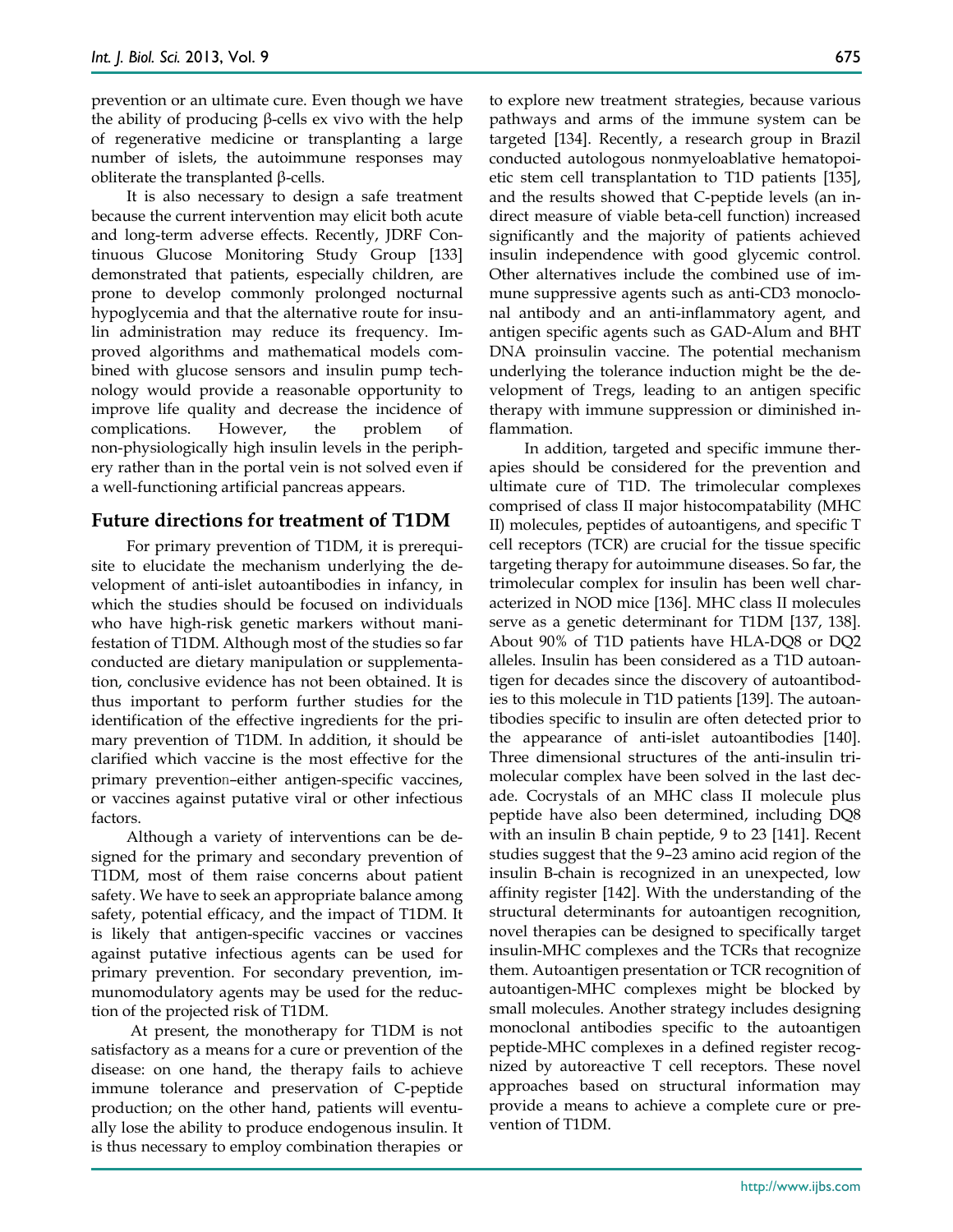#### **Abbreviations**

T1DM: type 1 diabetes mellitus; IDDM: insulin-dependent diabetes mellitus; GADA: glutamic acid decarboxylase autoantibody; IAA: insulin autoantibody; ZnT8A: zinc transporter 8 autoantibody; HLA: human leukocyte antigen; MHC: major histocompatibility complex; NOD: nonobese diabetic; ILPR: insulin-linked polymorphic region; VNTR: variable number of tandem repeats; CTLA-4: cytotoxic T lymphocyte antigen 4; Lyp: lymphoid protein tyrosine phosphatase; PTP: Protein tyrosine phosphatase; PTPN22: Protein tyrosine phosphatase non-receptor type 22 (lymphoid); Csk: C-terminal src kinase; IGH: immunoglobulin heavy chain; LOD: logarithm of the odds; LADA: latent autoimmune diabetes of the adult; GAD65: glutamic acid decarboxylase 65; PD-1: programmed cell death 1; SHP-2: src homology 2 domain-containing tyrosine phosphatase 2; Idd: insulin-dependent diabetes; SNP: single nucleotide polymorphism; STZ: streptozotocin; PDX-1: pancreatic duodenal homeobox-1; HFD: high-fat diet; DAISY: Diabetes Autoimmunity Study in the Young; GAD: glutamic acid decarboxylase; ENDIT: European Nicotinamide Diabetes Intervention Trial; ICA: islet cell antibody; DPT-1: Diabetes Prevention Trial Type 1; INIT: Intranasal Insulin Trial; DIPP: Diabetes Prediction and Prevention; DIA-PREV-IT: Diabetes Prevention-Immune Tolerance; TCR: T cell receptors; G-CSF: granulocyte-colony stimulating factor.

#### **Acknowledgements**

We gratefully acknowledge the financial support from Zhejiang Provincial Natural Science Foundation of China (LY12B02019), the Qianjiang Talents Program of Zhejiang Province (2009R10002), the Major Projects on Science and Technology of Zhejiang Province (2013C13G1360034) and the Program for Zhejiang Leading Team of Science and Technology Innovation (2011R50021).

### **Competing Interests**

The authors have declared that no competing interest exists.

#### **References**

- Bluestone JA, Herold K, Eisenbarth G. Genetics, pathogenesis and clinical interventions in type 1 diabetes. Nature. 2010; 464: 1293-1300.
- 2. Jönsson L, Hallström I, Lundqvist A. "The logic of care" parents' perceptions of the educational process when a child is newly diagnosed with type 1 diabetes. BMC Pediatr. 2012; 12: 165.
- Rankin D, Cooke DD, Elliott J, et al. Supporting self-management after attending a structured education programme: a qualitative longitudinal investigation of type 1 diabetes patients' experiences and views. BMC Public Health. 2012; 12: 652.
- 4. Alderson P, Sutcliffe K, Curtis K. Children as partners with adults in their medical care. Arch Dis Child. 2006; 91: 300-303.
- 5. Liese AD, D'Agostino RB Jr, Hamman RF, et al. The burden of diabetes mellitus among US youth: Prevalence estimates from the SEARCH for diabetes in youth study. Pediatrics. 2006; 118: 1510-1518.
- 6. Hawa MI, Beyan H, Buckley LR, et al. Impact of genetic and non-genetic factors in type 1diabetes. Am J Med Genet. 2002; 115: 8-17.
- 7. Westerberg DP. Diabetic ketoacidosis: evaluation and treatment. Am Fam Physician. 2013; 87(5): 337-346.
- 8. Barker JM, Barriga KJ, Yu L, et al. Diabetes Autoimmunity Study in the Young. Prediction of autoantibody positivity and progression to type 1 diabetes: Diabetes Autoimmunity Study in the Young (DAISY). J Clin Endocrinol Metab. 2004; 89: 3896-3902.
- 9. Cucca F, Lampis R, Congia M, et al. A correlation between the relative predisposition of MHC class II alleles to type 1 diabetes and the structure of their proteins. Hum Mol Genet. 2001; 10 (19): 2025-2037.
- 10. Kudva YC, Rajagopalan G, Raju R, et al. Modulation of insulitis and type 1 diabetes by transgenic HLA-DR3 and DQ8 in NOD mice lacking endogenous MHC class II. Hum Immunol. 2002; 63(11): 987-999.
- 11. Hanan FA, Ameer MM, Zaidan MA. Genetics of Type 1 Diabetes Mellitus. Kuwait Medical Journal. 2007; 39 (2): 107-115.
- 12. [Internet] Elizabeth T. Genetic Aspects of Diabetes mellitus. http://www.ifcc.org/ejifcc/ejifcc/voll3no5/1305/2002/os. htm.
- 13. Pociot F, McDermott MF. Genetics of type 1diabetes mellitus. Genes Immun. 2002; 3: 235-249.
- 14. Jones EY, Fugger L, Strominger JL, et al. MHC class II proteins and disease: a structural perspective. Nat Rev Immunol. 2006; 6(4): 271-282.
- 15. Dorman JS, Bunker CH. HLA-DQ locus of the human leukocyte antigen complex and type 1 diabetes mellitus: a HuGE review. Epidemiol Rev. 2000; 22: 218-227.
- 16. Noble JA, Valdes AM. Genetics of the HLA region in the prediction of type 1 diabetes. Curr Diab Rep. 2011; 11(6): 533-542.
- 17. Bingley PJ, Gale EA. Progression to type 1 diabetes in islet cell antibody-positive relatives in the European Nicotinamide Diabetes Intervention Trial: the role of additional immune, genetic and metabolic markers of risk. Diabetologia. 2006; 49: 881-890.
- 18. Valdes AM, Thomson G. Several loci in the HLA class III region are associated with T1D risk after adjusting for DRB1-DQB1. Diabetes Obes Metab. 2009; 11 (suppl 1): 46-52.
- 19. Awata T, Kawasaki E, Ikegami H, et al. Insulin gene/IDDM2 locus in Japanese type 1 diabetes: contribution of class I alleles and influence of class I subdivision in susceptibility to type 1 diabetes. J Clin Endocrinol Metab. 2007; 92(5): 1791-1795.
- 20. Nisticò L, Buzzetti R, Pritchard LE, et al. The CTLA-4 gene region of chromosome 2q33 is linked to, and associated with, type 1 diabetes. Belgian Diabetes Registry. Hum Mol Genet. 1996; 5: 1075-1080.
- 21. Bottini N, Musumeci L, Alonso A, et al. A functional variant of lymphoid tyrosine phosphatase is associated with type I diabetes. Nat Genet. 2004; 36: 337-338.
- 22. Bottini N, Vang T, Cucca F, et al. Role of PTPN22 in type 1 diabetes and other autoimmune diseases. SeminImmunol. 2006; 18: 207-213.
- 23. Zamani M, Pociot F, Raeymaekers P, et al. Linkage of type I diabetes to 15q26 (IDDM3) in the Danish population. Hum Genet. 1996; 98(4):491-496.
- 24. Nakagawa Y, Kawaguchi Y, Twells RC, et al. Fine mapping of the diabetes-susceptibility locus, IDDM4, on chromosome 11q13. Am J Hum Genet. 1998; 63(2): 547-556.
- 25. Luo DF, Buzzetti R, Rotter JI, et al. Confirmation of three susceptibility genes to insulin-dependent diabetes mellitus: IDDM4, IDDM5 and IDDM8. Hum Mol Genet. 1996; 5(5): 693-698.
- 26. Laine AP, Nejentsev S, Veijola R, et al. A linkage study of 12 IDDM susceptibility loci in the Finnish population. Diabetes Metab Res Rev. 2004; 20(2): 144-149.
- 27. Kristiansen OP, Pociot F, Bennett EP, et al. IDDM7 links to insulin-dependent diabetes mellitus in Danish multiplex families but linkage is not explained by novel polymorphisms in the candidate gene GALNT3. Hum Mutat. 2000; 15(3): 295-296.
- 28. Laine AP, Turpeinen H, Veijola R, et al. Evidence for linkage to and association with type 1 diabetes at the 3q21 region in the Finnish population. Genes Immun. 2006; 7(1): 69-72.
- 29. Field LL, Tobias R, Thomson G, et al. Susceptibility to insulin-dependent diabetes mellitus maps to a locus (IDDM11) on human chromosome 14q24.3-q31. Genomics. 1996; 33(1): 1-8.
- 30. Burn GL, Svensson L, Sanchez-Blanco C, et al. Why is PTPN22 a good candidate susceptibility gene for autoimmune disease? FEBS Lett. 2011; 585: 3689-3698.
- 31. Larsen ZM, Kristiansen OP, Mato E, et al. IDDM12 (CTLA4) on 2q33 and IDDM13 on 2q34 in genetic susceptibility to type 1 diabetes (insulin-dependent). Autoimmunity. 1999; 31(1): 35-42.
- 32. Field LL, Larsen Z, Pociot F, et al. Evidence for a locus (IDDM16) in the immunoglobulin heavy chain region on chromosome 14q32.3 producing susceptibility to type 1 diabetes. Genes Immun. 2002; 3(6): 338-344.
- 33. Babu SR, Conant GC, Eller E, et al. A second-generation genome screen for linkage to type 1 diabetes in a Bedouin Arab family. Ann N Y Acad Sci. 2004; 1037: 157-160.
- 34. Morahan G, Huang D, Ymer SI, et al. Linkage disequilibrium of a type 1 diabetes susceptibility locus with a regulatory IL12B allele. Nat Genet. 2001; 27(2): 218-221.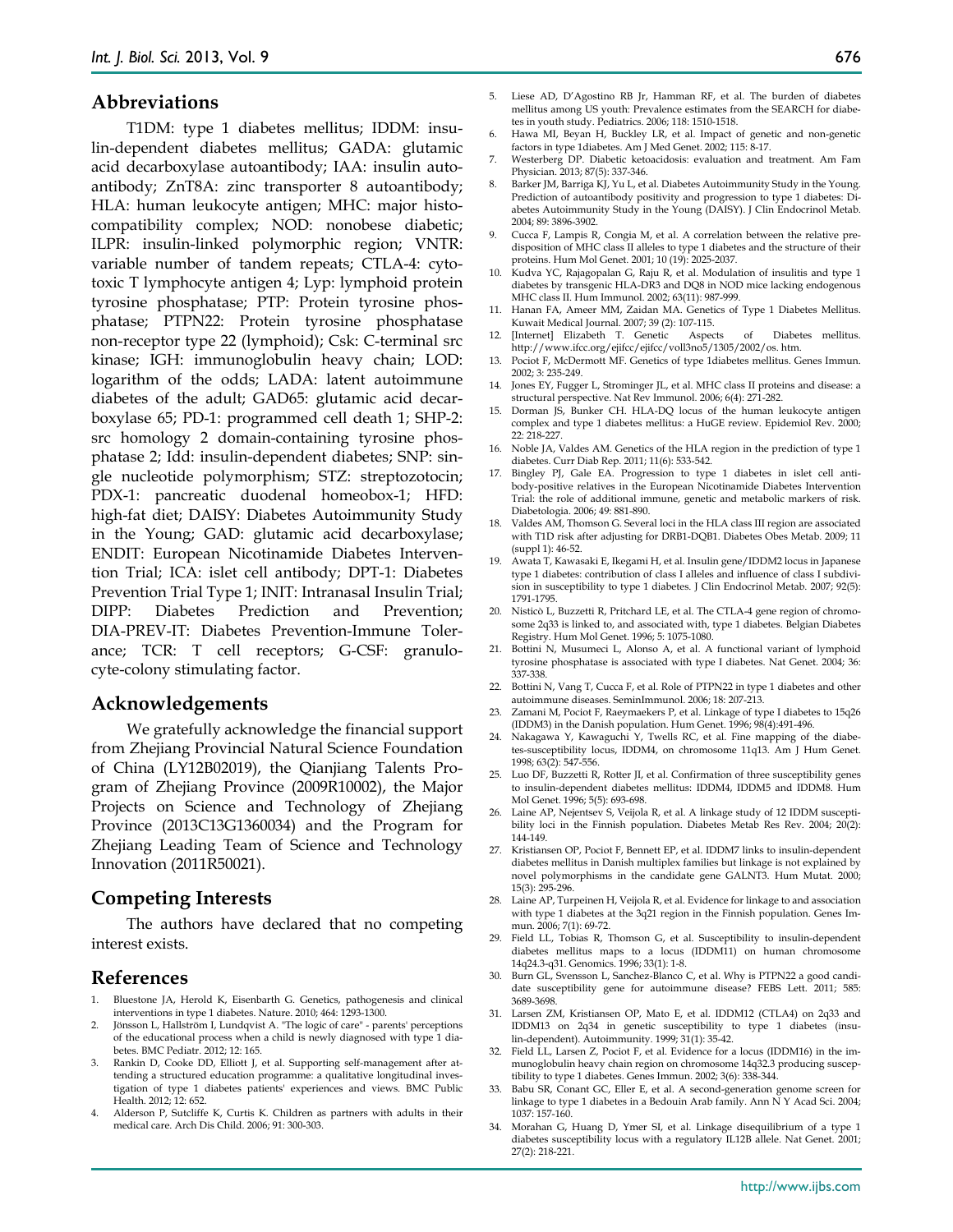- 35. Sale MM, FitzGerald LM, Charlesworth JC, et al. Evidence for a novel type 1 diabetes susceptibility locus on chromosome 8. Diabetes. 2002; 51 (suppl 3): S316-319.
- 36. Liu Y, Stanford SM, Jog SP, et al. Regulation of lymphoid tyrosine phosphatase activity: inhibition of the catalytic domain by the proximal interdomain. Biochemistry. 2009; 48(31): 7525-7532.
- 37. Hirschhorn JN. Genetic epidemiology of type 1 diabetes. Pediatr Diabetes. 2003; 4: 87-100.
- 38. Ikegami H, Noso S, Babaya N, et al. Genetic Basis of Type 1 Diabetes: Similarities and Differences between East and West. Rev Diabet Stud. 2008; 5(2): 64-72.
- 39. Bennett ST, Lucassen AM, Gough SCL, et al. Susceptibility to human type 1 diabetes at *IDDM2* is determined by tandem repeat variation at the insulin gene minisatellite locus. Nature Genetics. 1995; 9: 284-292.
- 40. Undlien DE, Hamaguchi K, Kimura A. Type 1 diabetes susceptibility associated with polymorphism in the insulin gene region: a study of blacks, Caucasians, and orientals. Diabetologia. 1994; 37: 745-749.
- 41. Kantárová D, Buc M. Genetic susceptibility to type 1 diabetes mellitus in humans. Physiol Res. 2007; 56: 255-266.
- 42. Cox NJ, Wapelhorst B, Morrison VA, et al. Seven regions of the genome show evidence of linkage to type 1 diabetes in a consensus analysis of 767 multiplex families. Am J Hum Genet. 2001; 69(4): 820-830.
- 43. Huber A, Menconi F, Corathers S, et al. Joint genetic susceptibility to type 1 diabetes and autoimmune thyroiditis: from epidemiology to mechanisms. Endocr Rev. 2008; 29: 697-725.
- 44. Hewagama A, Richardson B. The genetics and epigenetics of autoimmune diseases. J Autoimmun. 2009; 33: 3-11.
- 45. Weetman AP. Determinants of autoimmune thyroid disease. Nat Immunol. 2001; 2: 769-770.
- 46. Dang MN, Buzzetti R, Pozzilli P. Epigenetics in autoimmune diseases with focus on type 1 diabetes. Diabetes Metab Res Rev. 2013; 29: 8-18.
- 47. Volkmar M, Dedeurwaerder S, Cunha DA, et al. DNA methylation profiling identifies epigenetic dysregulation in pancreatic islets from type 2 diabetic patients. EMBO J. 2012; 31: 1405-1426.
- 48. Buzzetti R, Di Pietro S, Giaccari A, et al. High titer of autoantibodies to GAD identifies a specific phenotype of adult-onset autoimmune diabetes. Diabetes Care. 2007; 30: 932-938.
- 49. Rakyan VK, Beyan H, Down TA, et al. Identification of type 1 diabetes-associated DNA methylation variable positions that precede disease diagnosis. PLoS Genet. 2011; 7: e1002300.
- Fradin D, Le Fur S, Mille C, et al. Association of the CpG methylation pattern of the proximal insulin gene promoter with type 1 diabetes. PLoS One. 2012; 7: e36278.
- 51. Bell CG, Teschendorff AE, Rakyan VK, et al. Genome-wide DNA methylation analysis for diabetic nephropathy in type 1 diabetes mellitus. BMC Med Genomics. 2010; 3: 33.
- 52. Akirav EM, Lebastchi J, Galvan EM, et al. Detection of β cell death in diabetes using differentially methylated circulating DNA. Proc Natl Acad Sci USA. 2011; 108: 19018-19023.
- 53. Gray SG, De Meyts P. Role of histone and transcription factor acetylation in diabetes pathogenesis. Diabetes Metab Res Rev. 2005; 21: 416-433.
- Miao F, Smit h DD, Zhang L, et al. Lymphocytes from patients with type 1 diabetes display a distinct profile of chromatin histone H3 lysine 9 dimethylation: an epigenetic study in diabetes. Diabetes. 2008; 57: 3189-3198.
- 55. Tikoo K, Meena RL, Kabra DG, et al. Change in post-translational modifications of histone H3, heat-shock protein-27 and MAP kinase p38 expression by curcumin in streptozotocin-induced type I diabetic nephropathy. Br J Pharmacol. 2008; 153: 1225-1231.
- 56. Brasacchio D, Okabe J, Tikellis C, et al. Hyperglycemia induces a dynamic cooperativity of histone methylase and demethylase enzymes associated with gene-activating epigenetic marks that coexist on the lysine tail. Diabetes. 2009; 58: 1229-1236.
- 57. Sebastiani G, Grieco FA, Spagnuolo I, et al. Increased expression of microRNA miR-326 in type 1 diabetic patients with ongoing islet autoimmunity. Diabetes Metab Res Rev. 2011; 27: 862-866.
- 58. Hezova R, Slaby O, Faltejskova P, et al. MicroRNA-342, microRNA-191 and microRNA-510 are differentially expressed in T regulatory cells of type 1 diabetic patients. Cell Immunol. 2010; 260: 70-74.
- 59. Fernandez-Valverde SL, Taft RJ, Mattick JS. Micro RNAs in β-cell biology, insulin resistance, diabetes and its complications. Diabetes. 2011; 60: 1825–1831.
- 60. Hirschhorn JN. Genetic epidemiology of type 1 diabetes. Pediatr Diabetes. 2003; 4: 87-100.
- 61. Redondo MJ, Rewers M, Yu L, et al. Genetic determination of islet cell autoimmunity in monozygotic twin, dizygotic twin, and non-twin siblings of patients with type 1 diabetes: prospective twin study. BMJ. 1999; 318: 698-702.
- 62. Petersen JS, Kyvik KO, Bingley PJ, et al. Population based study of prevalence of islet cell autoantibodies in monozygotic and dizygotic Danish twin pairs with insulin dependent diabetes mellitus. BMJ. 1997; 314: 1575-1579.
- 63. Hawa M, Rowe R, Lan MS, et al. Value of antibodies to islet protein tyrosine phosphatase-like molecule in predicting type 1 diabetes. Diabetes. 1997; 46: 1270-1275.
- 64. Kumar D, Gemayel NS, Deapen D, et al. North-American twins with IDDM. Genetic, etiological, and clinical significance of disease concordance according

to age, zygosity, and the interval after diagnosis in first twin. Diabetes. 1993; 42: 1351-1363.

- 65. van der Werf N, Kroese FG, Rozing J, et al. Viral infections as potential triggers of type 1 diabetes. Diabetes Metab Res Rev. 2007; 23(3): 169-183.
- 66. Van Belle TL, Coppieters KT, von Herrath MG. Type 1 diabetes: etiology, immunology, and therapeutic strategies. Physiol Rev. 2011; 91:79-118.
- 67. Hyoty H, Taylor KW. The role of viruses in human diabetes. Diabetologia. 2002, 45: 1353-1361.
- 68. Yeung WC, Rawlinson WD, Craig M. Enterovirus infection and type 1 diabetes mellitus: Systematic review and meta-analysis of observational molecular studies. BMJ. 2011; 342: 335.
- 69. Hyöty H, Hiltunen M, Knip M, et al. A prospective study of the role of coxsackie B and other enterovirus infections in the pathogenesis of IDDM. Diabetes. 1995; 44: 652-657.
- 70. Chiodini RJ, Van Kruiningen HJ, Merkal RS. Ruminant paratuberculosis (Johne's disease): the current status and future prospects. Cornell Vet. 1984; 74: 218-262.
- 71. Di Sabatino A, Paccagnini D, Vidali F, et al. Detection of Mycobacterium avium subsp. paratuberculosis (MAP)-specific IS900 DNA and antibodies against MAP peptides and lysate in the blood of Crohn's disease patients. Inflamm Bowel Dis. 2011; 17: 1254-1255.
- Rosu V, Ahmed N, Paccagnini D, et al. Specific immunoassays confirm association of Mycobacterium avium Subsp. paratuberculosis with type-1 but not type-2 diabetes mellitus. PLoS One. 2009; 4: e4386.
- 73. Ellingson JL, Anderson JL, Koziczkowski JJ, et al. Detection of viable Mycobacterium avium subsp. paratuberculosis in retail pasteurized whole milk by two culture methods and PCR. J Food Prot. 2005; 68: 966-972.
- 74. Cossu A, Rosu V, Paccagnini D, et al. MAP3738c and MptD are specific tags of Mycobacterium avium subsp. paratuberculosis infection in type I diabetes mellitus. Clin Immunol. 2011; 141: 49-57.
- 75. Sechi LA, Rosu V, Pacifico A, et al. Humoral immune responses of type 1 diabetes patients to Mycobacterium avium subsp. paratuberculosis lend support to the infectious trigger hypothesis. Clin Vaccine Immunol. 2008; 15: 320-326.
- 76. Rani PS, Sechi LA, Ahmed N. Mycobacterium avium subsp. paratuberculosis as a trigger of type-1 diabetes: destination Sardinia, or beyond? Gut Pathog. 2010; 2: 1.
- 77. Paccagnini D, Sieswerda L, Rosu V, et al. Linking chronic infection and autoimmune diseases: Mycobacterium avium subspecies paratuberculosis, SLC11A1 polymorphisms and type-1 diabetes mellitus. PLoS One. 2009; 4: e7109.
- 78. Sechi LA, Paccagnini D, Salza S, et al. Mycobacterium avium subspecies paratuberculosis bacteremia in type 1 diabetes mellitus: an infectious trigger? Clin Infect Dis. 2008; 46: 148-149.
- 79. Masala S, Paccagnini D, Cossu D, et al. Antibodies recognizing mycobacterium avium paratuberculosis epitopes cross-react with the beta-cell antigen ZnT8 in Sardinian type 1 diabetic patients. PLoS One. 2011; 6: e26931.
- 80. Wenzlau JM, Juhl K, Yu L, et al. The cation efflux transporter ZnT8 (Slc30A8) is a major autoantigen in human type 1 diabetes. Proc Natl Acad Sci USA. 2007; 104: 17040-17045.
- 81. Okazaki T, Maeda A, Nishimura H, et al. PD-1 immunoreceptor inhibits B cell receptor-mediated signaling by recruiting src homology 2-domain-containing tyrosine phosphatase 2 to phosphotyrosine. Proc Natl Acad Sci USA. 2001; 98: 13866-13871.
- Carreno BM, Collins M. The B7 family of ligands and its receptors: new pathways for costimulation and inhibition of immune responses. Annu Rev Immunol. 2002; 20: 29-53.
- 83. Okazaki T, Iwai Y, Honjo T. New regulatory co-receptors: inducible co-stimulator and PD-1. Curr Opin Immunol. 2002; 14: 779-782.
- 84. Sharpe AH, Freeman GJ. The B7-CD28 superfamily. Nat Rev Immunol. 2002; 2: 116-126.
- 85. Ansari MJ, Salama AD, Chitnis T, et al. The programmed death-1 (PD-1) pathway regulates autoimmune diabetes in nonobese diabetic (NOD) mice. J Exp Med. 2003; 198: 63-69.
- 86. Nielsen C, Hansen D, Husby S, et al. Association of a putative regulatory polymorphism in the PD-1 gene with susceptibility to type 1 diabetes. Tissue Antigens. 2003; 62: 492-497.
- 87. Kwon NS, Lee SH, Choi CS, et al. Nitric oxide generation from streptozotocin. FASEB J. 1994; 8: 529-533.
- 88. Won TJ, Jung YJ, Kwon SJ, et al. Forced expression of programmed death-1 gene on T cell decreased the incidence of type 1 diabetes. Arch Pharm Res. 2010; 33: 1825-1833.
- Yoshida T, Jiang F, Honjo T, et al. PD-1 deficiency reveals various tissue-specific autoimmunity by H-2b and dose-dependent requirement of H-2g7 for diabetes in NOD mice. Proc Natl Acad Sci USA. 2008; 105: 3533-3538.
- 90. Liang SC, Latchman YE, Buhlmann JE, et al. Regulation of PD-1, PD-L1, and PD-L2 expression during normal and autoimmune responses. Eur J Immunol. 2003; 33: 2706-2716.
- 91. Wang J, Yoshida T, Nakaki F, et al. Establishment of NOD-Pdcd1-/- mice as an efficient animal model of type I diabetes. Proc Natl Acad Sci USA. 2005; 102: 11823-11828.
- 92. Ansari MJ, Salama AD, Chitnis T, et al. The programmed death-1 (PD-1) pathway regulates autoimmune diabetes in nonobese diabetic (NOD) mice. J Exp Med. 2003; 198: 63-69.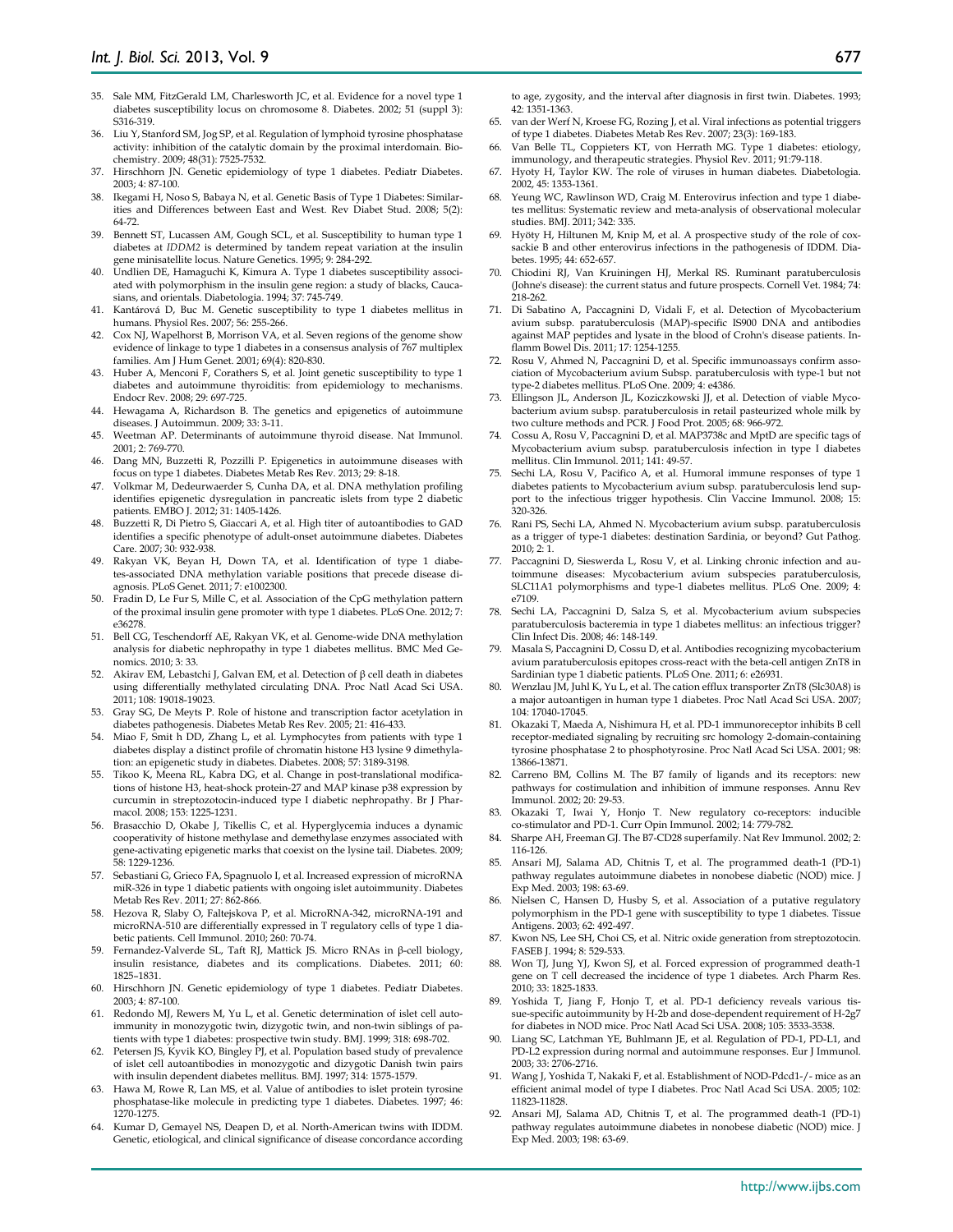- 94. Li J, Quirt J, Do HQ, et al. Expression of c-Kit receptor tyrosine kinase and effect on beta-cell development in the human fetal pancreas. Am J Physiol Endocrinol Metab. 2007; 293: E475-483.
- Rachdi L, Ghazi LE, Bemex F, et al. Expression of the receptor tyrosine kinase KIT in mature β-cells and in the pancreas in development. Diabetes. 2001; 50: 2021-2028.
- 96. Wang R, Li J, Yashpal NK. Phenotypic analysis of c-kit expression in epithelial monolayers derived from postnatal rat pancreatic islets. J Endocrinol. 2004; 182: 113-122.
- 97. Welsh M, Anneren C, Lindholm C, et al. Role of tyrosine kinase signaling for beta-cell replication and survival. Ups J Med Sci. 2000; 105: 7-15.
- 98. Yashpal NK, Li J, Wang R. Characterization of c-kit and nestin expression during islet cell development in the prenatal and postnatal rat pancreas. Dev Dyn. 2004; 229: 813-825.
- 99. Feng ZC, Li J, Turco BA, et al. Critical role of c-Kit in beta cell function: increased insulin secretion and protection against diabetes in a mouse model. Diabetologia. 2012; 55: 2214-2225.
- 100. DeWitt DE, Hirsch IB. Outpatient insulin therapy in type 1 and type 2 diabetes mellitus: scientific review. JAMA. 2003; 289: 2254-2264.
- 101. Devendra D, Liu E, Eisenbarth GS. Type 1 diabetes: recent developments. BMJ. 2004; 328(7442): 750-754.
- 102. Knip M, Virtanen SM, Akerblom HK. Infant feeding and the risk of type 1 diabetes. Am J Clin Nutr. 2010; 91: 1506S-1513S.
- 103. Akerblom HK, Savilahti E, Saukkonen TT, et al. The case for elimination of cow's milk in early infancy in the prevention of type 1 diabetes: the Finnish experience. Diabetes Metab Rev. 1993; 9: 269-278.
- 104. Gerstein HC. Cow's milk exposure and type I diabetes mellitus. A critical overview of the clinical literature. Diabetes Care. 1994; 17: 13-19.
- 105. Knip M, Virtanen SM, Seppä K, et al. Dietary intervention in infancy and later signs of beta-cell autoimmunity. N Engl J Med. 2010; 363: 1900-1908.
- 106. TRIGR Study Group. Study design of the Trial to Reduce IDDM in the Genetically at Risk (TRIGR). Pediatr Diabetes. 2007; 8: 117-137.
- 107. Vaarala O, Ilonen J, Ruohtula T, et al. Removal of bovine insulin from cow's milk formula and early initiation of beta-cell autoimmunity in the FINDIA pilot study. Arch Pediatr Adolesc Med. 2012; 166: 608-614.
- 108. Ziegler AG, Schmid S, Huber D, et al. Early infant feeding and risk of developing type 1 diabetes-associated autoantibodies. J Am Med Assoc. 2003; 290: 1721-1728.
- 109. Norris JM, Barriga K, Klingensmith G, et al. Timing of initial cereal exposure in infancy and risk of islet autoimmunity. JAMA. 2003; 290: 1713-1720.
- 110. Pastore MR, Bazzigaluppi E, Belloni C, et al. Six months of gluten-free diet do not influence autoantibody titers, but improve insulin secretion in subjects at high risk for type 1 diabetes. J Clin Endocrinol Metab. 2003; 88: 162-165.
- 111. Takiishi T, Van Belle T, Gysemans C, et al. Effects of vitamin D on antigen-specific and non-antigen-specific immune modulation: relevance for type 1 diabetes. Pediatr Diabetes. 2013; 14: 81-89.
- 112. Simpson M, Brady H, Yin X, et al. No association of vitamin D intake or 25-hydroxyvitamin D levels in childhood with risk of islet autoimmunity and type 1 diabetes: the Diabetes Autoimmunity Study in the Young (DAISY). Diabetologia. 2011; 54: 2779-2788.
- 113. Zipitis CS, Akobeng AK. Vitamin D supplementation in early childhood and risk of type 1 diabetes: a systematic review and meta-analysis. Arch Dis Child. 2008; 93: 512-517.
- 114. Gabbay MA, Sato MN, Finazzo C, et al. Effect of cholecalciferol as adjunctive therapy with insulin on protective immunologic profile and decline of residual β-cell function in new-onset type 1 diabetes mellitus. Arch Pediatr Adolesc Med. 2012; 166: 601-607.
- 115. Walter M, Kaupper T, Adler K, et al. No effect of the 1alpha, 25-dihydroxy vitamin D3 on β-cell residual function and insulin requirement in adults with new-onset type 1 diabetes. Diabetes Care. 2010; 33: 1443-1448.
- 116. Bizzarri C, Pitocco D, Napoli N, et al. No protective effect of calcitriol on beta-cell function in recent-onset type 1 diabetes: the IMDIAB XIII trial. Diabetes Care. 2010; 33(9): 1962-1963.
- 117. Yamada K, Nonaka K, Hanafusa T, et al. Preventive and therapeutic aspects of large dose nicotinamide injections on diabetes associated with insulitis: an observation in non-obese diabetic (NOD) mice. Diabetes. 1982; 31: 749-753.
- 118. European Nicotinamide Diabetes Intervention Trial (ENDIT) Group. European Nicotinamide Diabetes Intervention Trial (EN-DIT): a randomized controlled trial of intervention before the onset of type 1 diabetes. Lancet. 2004; 363: 925-931.
- 119. Skyler JS. Primary and secondary prevention of Type 1 diabetes. Diabet Med. 2013; 30: 161-169.
- 120. Peakman M, von Herrath M. Antigen-specific immunotherapy for type 1 diabetes: maximizing the potential. Diabetes. 2010; 59: 2087-2093.
- 121. Lernmark A, Larsson HE. Immune therapy in type 1 diabetes mellitus. Nat Rev Endocrinol. 2013; 9: 92-103.
- 122. Keller RJ, Eisenbarth GS, Jackson RA. Insulin prophylaxis in individuals at high risk of type I diabetes. Lancet. 1993; 341: 927-928.
- 123. Diabetes Prevention Trial-Type 1 Diabetes Study Group (Skyler JS, Brown D, Chase HP, et al). Effects of insulin in relatives of patients with type 1 diabetes mellitus. N Engl J Med. 2002; 346: 1685-1691.
- 124. Skyler JS, Krischer JP, Wolfsdorf J, et al. Effects of oral insulin in relatives of patients with type 1 diabetes: The Diabetes Prevention Trial-Type 1. Diabetes Care. 2005; 28: 1068-1076.
- 125. Vehik K, Cuthbertson D, Ruhlig H, et al. Long-term outcome of individuals treated with oral insulin: diabetes prevention trial-type 1 (DPT-1) oral insulin trial. Diabetes Care. 2011; 34: 1585-1590.
- 126. Harrison LC, Honeyman MC, Steele CE, et al. Pancreatic beta-cell function and immune responses to insulin after administration of intranasal insulin to humans at risk for type 1 diabetes. Diabetes Care. 2004; 27: 2348-2355.
- 127. Näntö-Salonen K, Kupila A, Simell S, et al. Nasal insulin to prevent type 1 diabetes in children with HLA genotypes and autoantibodies conferring increased risk of disease: a double-blind, randomised controlled trial. Lancet. 2008; 372: 1746-1755.
- 128. Ryhänen SJ, Härkönen T, Siljander H, et al. Impact of intranasal insulin on insulin antibody affinity and isotypes in young children with HLA-conferred susceptibility to type 1 diabetes. Diabetes Care. 2011; 34: 1383-1388.
- 129. Thrower SL, James L, Hall W, et al. Proinsulin peptide immunotherapy in type 1 diabetes: report of a first-in-man Phase I safety study. Clin Exp Immunol. 2009; 155: 156-165.
- 130. Carel JC, Boitard C, Eisenbarth G, et al. Cyclosporine delays but does not prevent clinical onset in glucose intolerant pre-type 1 diabetic children. J Autoimmun. 1996, 9: 739-745.
- 131. Eisenbarth GS. Banting Lecture 2009. An unfinished journey: molecular pathogenesis to prevention of type 1A diabetes. Diabetes. 2010; 59: 759-774.
- 132. Skyler JS and the Type 1 Diabetes TrialNet Study Group. Update on worldwide efforts to prevent type 1 diabetes. Ann N Y Acad Sci. 2008; 1150: 190-196.
- 133. Juvenile Diabetes Research Foundation Continuous Glucose Monitoring Study Group. Prolonged nocturnal hypoglycemia is common during 12 months of continuous glucose monitoring in children and adults with type 1 diabetes. Diabites Care. 2010; 33: 1004-1008.
- 134. Matthews JB, Staeva TP, Bernstein PL, et al. Developing combination immunotherapies for type 1 diabetes: recommendations from the ITN-JDRF Type 1 Diabetes Combination Therapy Assessment Group. Clin Exp Immunol. 2010; 160: 176-184.
- 135. Couri CE, Oliveira MC, Stracieri AB, et al. C-peptide levels and insulin independence following autologous nonmyeloablative hematopoietic stem cell transplantation in newly diagnosed type 1 diabetes mellitus. JAMA. 2009; 301: 1573-1579.
- 136. Michels AW, Nakayama M. The anti-insulin trimolecular complex in type 1 diabetes. Curr Opin Endocrinol Diabetes Obes. 2010; 17: 329-334.
- 137. Erlich H, Valdes AM, Noble J, et al. HLA DR-DQ haplotypes and genotypes and type 1 diabetes risk: analysis of the type 1 diabetes genetics consortium families. Diabetes. 2008; 57: 1084-1092.
- 138. Steenkiste A, Valdes AM, Feolo M, et al. 14th International HLA and Immunogenetics Workshop: report on the HLA component of type 1 diabetes. Tissue Antigens. 2007; 69: 214-225.
- 139. Palmer JP, Asplin CM, Clemons P, et al. Insulin antibodies in insulin-dependent diabetics before insulin treatment. Science. 1983; 222: 1337-1339.
- 140. Achenbach P, Koczwara K, Knopff A, et al. Mature high-affinity immune responses to (pro)insulin anticipate the autoimmune cascade that leads to type 1 diabetes. J Clin Invest. 2004; 114: 589-597.
- 141. Lee KH, Wucherpfennig KW, Wiley DC. Structure of a human insulin peptide/HLA-DQ8 complex and susceptibility to type 1 diabetes. Nature Immunology. 2001; 2: 501-507.
- 142. Stadinski BD, Zhang L, Crawford F, et al. Diabetogenic T cells recognize insulin bound to IAg7 in an unexpected, weakly binding register. Proc Natl Acad Sci USA. 2010; 107: 10978-10983.